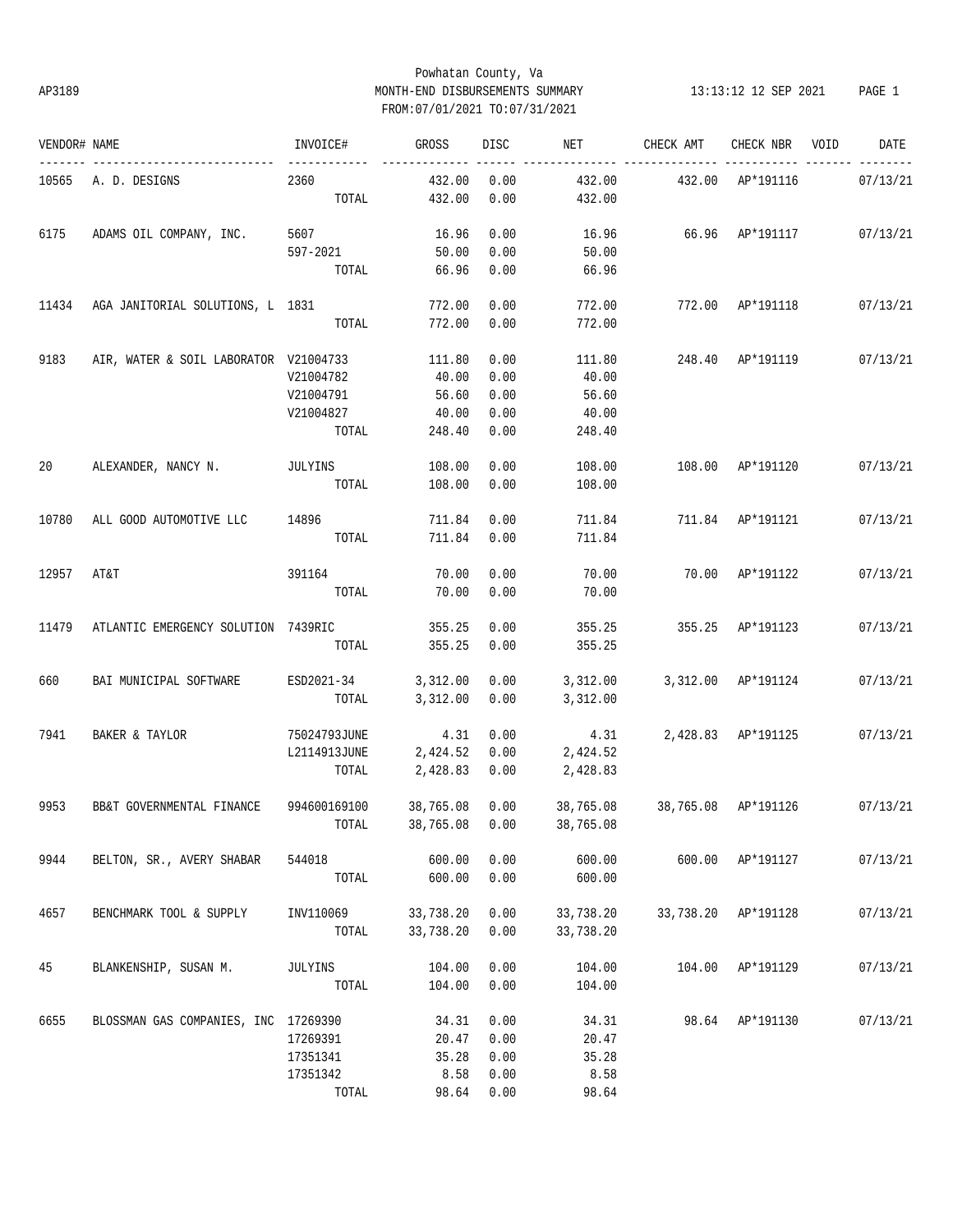# Powhatan County, Va AP3189 MONTH-END DISBURSEMENTS SUMMARY 13:13:12 12 SEP 2021 PAGE 2 FROM:07/01/2021 TO:07/31/2021

| VENDOR# NAME |                                   | INVOICE#                             | GROSS                                 | DISC                 | NET                                   | CHECK AMT           | CHECK NBR           | VOID | DATE     |
|--------------|-----------------------------------|--------------------------------------|---------------------------------------|----------------------|---------------------------------------|---------------------|---------------------|------|----------|
| 12057        | BOLEY, DANNY                      | 4348<br>TOTAL                        | 1,400.00<br>1,400.00                  | 0.00<br>0.00         | 1,400.00<br>1,400.00                  | 1,400.00            | AP*191131           |      | 07/13/21 |
| 13711        | BRAME SPECIALTY CO INC            | 7649721<br>TOTAL                     | 281.31<br>281.31                      | 0.00<br>0.00         | 281.31<br>281.31                      | 281.31              | AP*191132           |      | 07/13/21 |
| 7838         | BROUGHTON, THOMAS B. JR.          | JULYINS<br>TOTAL                     | 92.00<br>92.00                        | 0.00<br>0.00         | 92.00<br>92.00                        | 92.00               | AP*191133           |      | 07/13/21 |
| 10665        | BROWN EDWARDS & COMPANY LLP       | 1295799<br>TOTAL                     | 15,000.00<br>15,000.00                | 0.00<br>0.00         | 15,000.00<br>15,000.00                | 15,000.00           | AP*191134           |      | 07/13/21 |
| 13896        | BURSAR'S OFFICE                   | 202104<br>TOTAL                      | 20,055.06<br>20,055.06                | 0.00<br>0.00         | 20,055.06<br>20,055.06                | 20,055.06           | AP*191135           |      | 07/13/21 |
| 11439        | BUSINESS CARD                     | 0168JUN<br>TOTAL                     | 2,038.71<br>2,038.71                  | 0.00<br>0.00         | 2,038.71<br>2,038.71                  | 2,038.71            | AP*191136           |      | 07/13/21 |
| 11610        | BUSINESS CARD                     | 5719JUN<br>TOTAL                     | 2,535.65<br>2,535.65                  | 0.00<br>0.00         | 2,535.65<br>2,535.65                  |                     | 2,535.65 AP*191137  |      | 07/13/21 |
| 11611        | BUSINESS CARD                     | 3423JUN<br>TOTAL                     | 60.51<br>60.51                        | 0.00<br>0.00         | 60.51<br>60.51                        | 60.51               | AP*191138           |      | 07/13/21 |
| 12191        | C.S. FLOURNOY INC.                | 040721-007<br>TOTAL                  | 4,920.00<br>4,920.00                  | 0.00<br>0.00         | 4,920.00<br>4,920.00                  | 4,920.00            | AP*191139           |      | 07/13/21 |
| 540          | CENTRAL VIRGINIA WASTE MANA 26790 | 26790A<br>TOTAL                      | 19,173.85<br>$-1,773.47$<br>17,400.38 | 0.00<br>0.00<br>0.00 | 19,173.85<br>$-1,773.47$<br>17,400.38 |                     | 17,400.38 AP*191140 |      | 07/13/21 |
| 13330        | CITIZENS AND FARMERS BANK         | 9056947JULY<br>TOTAL                 | 96,369.13<br>96,369.13                | 0.00<br>0.00         | 96,369.13<br>96,369.13                | 96,369.13 AP*191141 |                     |      | 07/13/21 |
| 11996        | CLERK OF CIRCUIT COURT            | TDC#60008461<br>TOTAL                | 200.00<br>200.00                      | 0.00<br>0.00         | 200.00<br>200.00                      | 200.00              | AP*191142           |      | 07/13/21 |
| 10857        | CMG IMPRESSIONS, INC.             | 5031<br>TOTAL                        | 177.54<br>177.54                      | 0.00<br>0.00         | 177.54<br>177.54                      |                     | 177.54 AP*191143    |      | 07/13/21 |
| 11021        | COALITION OF CHURCHES             | 1STQTR<br><b>1STQTRCSBG</b><br>TOTAL | 5,000.00<br>7,250.00<br>12,250.00     | 0.00<br>0.00<br>0.00 | 5,000.00<br>7,250.00<br>12,250.00     | 12,250.00           | AP*191144           |      | 07/13/21 |
| 7088         | COLONIAL POWERLIFT, INC.          | $2021 - 290$<br>TOTAL                | 605.00<br>605.00                      | 0.00<br>0.00         | 605.00<br>605.00                      | 605.00              | AP*191145           |      | 07/13/21 |
| 10949        | COMCAST                           | 125637770<br>TOTAL                   | 1,127.00<br>1,127.00                  | 0.00<br>0.00         | 1,127.00<br>1,127.00                  | 1,127.00            | AP*191146           |      | 07/13/21 |
| 8445         | COMMONWEALTH OF VIRGINIA          | T441991<br>TOTAL                     | 301.77<br>301.77                      | 0.00<br>0.00         | 301.77<br>301.77                      | 301.77              | AP*191147           |      | 07/13/21 |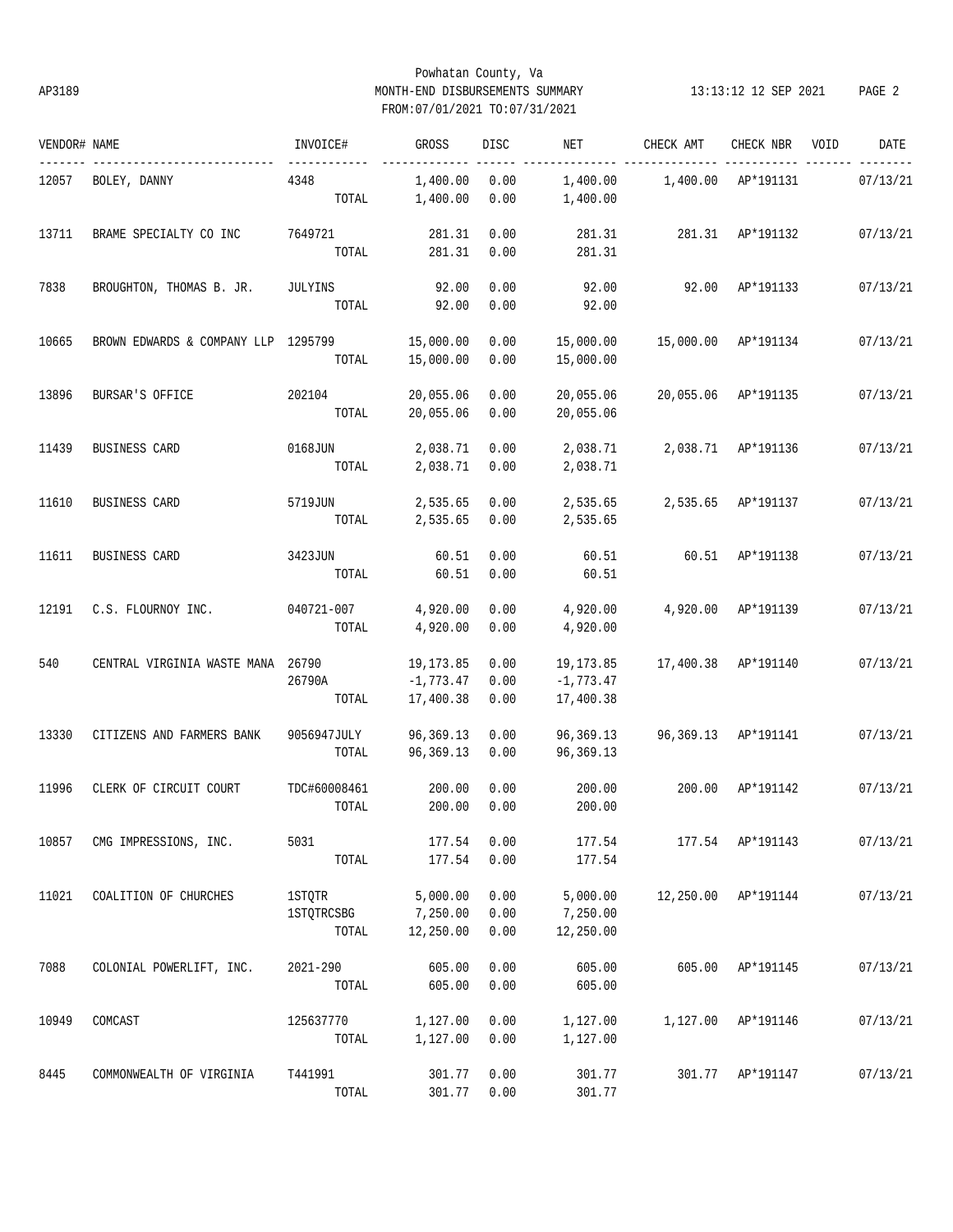# Powhatan County, Va AP3189 MONTH-END DISBURSEMENTS SUMMARY 13:13:12 12 SEP 2021 PAGE 3 FROM:07/01/2021 TO:07/31/2021

| VENDOR# NAME |                                    | INVOICE#          | GROSS       | DISC       | NET       | CHECK AMT | CHECK NBR                | VOID | DATE     |
|--------------|------------------------------------|-------------------|-------------|------------|-----------|-----------|--------------------------|------|----------|
| 11861        | COMMUNITY LIFE CHURCH              | 1STOTR            | 5,000.00    | 0.00       | 5,000.00  | 40,000.00 | AP*191148                |      | 07/13/21 |
|              |                                    | <b>1STQTRCSBG</b> | 5,000.00    | 0.00       | 5,000.00  |           |                          |      |          |
|              |                                    | SCHOOLSUPPAL      | 30,000.00   | 0.00       | 30,000.00 |           |                          |      |          |
|              |                                    | TOTAL             | 40,000.00   | 0.00       | 40,000.00 |           |                          |      |          |
| 11751        | COMPASS MD                         | 387               | 1,358.50    | 0.00       | 1,358.50  |           | 1,358.50 AP*191149       |      | 07/13/21 |
|              |                                    | TOTAL             | 1,358.50    | 0.00       | 1,358.50  |           |                          |      |          |
| 550          | CRATER CRIMINAL JUSTICE TRA 2398   |                   | 36,833.30   | 0.00       | 36,833.30 | 36,833.30 | AP*191150                |      | 07/13/21 |
|              |                                    | TOTAL             | 36,833.30   | 0.00       | 36,833.30 |           |                          |      |          |
| 13633        | CRW PARTS INC                      | $3 - 55174$       | 254.66      | 0.00       | 254.66    | 254.66    | AP*191151                |      | 07/13/21 |
|              |                                    | TOTAL             | 254.66      | 0.00       | 254.66    |           |                          |      |          |
| 10079        | DEAL & LACHENEY P.C.               | 5018              | 10,109.95   | 0.00       | 10,109.95 | 10,109.95 | AP*191152                |      | 07/13/21 |
|              |                                    | TOTAL             | 10,109.95   | 0.00       | 10,109.95 |           |                          |      |          |
| 10904        | DEPARTMENT OF TREASURY             | 2021PCORI         | 746.76      | 0.00       | 746.76    | 746.76    | AP*191153                |      | 07/13/21 |
|              |                                    | TOTAL             | 746.76      | 0.00       | 746.76    |           |                          |      |          |
| 10904        | DEPARTMENT OF TREASURY             | 2021PCORI         | 746.76      | 0.00       | 746.76    |           | -746.76 AP*191153*V VOID |      | 07/14/21 |
|              |                                    | TOTAL             | 746.76      | 0.00       | 746.76    |           |                          |      |          |
| 6240         | DIAMOND SPRINGS WATER, INC         | 0001471708        | 13.98       | 0.00       | 13.98     | 36.45     | AP*191154                |      | 07/13/21 |
|              |                                    | 1471704           | 22.47       | 0.00       | 22.47     |           |                          |      |          |
|              |                                    | TOTAL             | 36.45       | 0.00       | 36.45     |           |                          |      |          |
| 13055        | FAST FEET SPORTS ACADEMY, L 1STOTR |                   | 7,500.00    | 0.00       | 7,500.00  |           | 7,500.00 AP*191155       |      | 07/13/21 |
|              |                                    | TOTAL             | 7,500.00    | 0.00       | 7,500.00  |           |                          |      |          |
| 11563        | FEEDING POWHATAN, INC.             | <b>1STQTRCSBG</b> | 7,500.00    | 0.00       | 7,500.00  |           | 7,500.00 AP*191156       |      | 07/13/21 |
|              |                                    | TOTAL             | 7,500.00    | 0.00       | 7,500.00  |           |                          |      |          |
| 338          | FIRE PROTECTION EQUIP. CO          | 00076672          | 23.76       | 0.00       | 23.76     | 23.76     | AP*191157                |      | 07/13/21 |
|              |                                    | TOTAL             | 23.76       | 0.00       | 23.76     |           |                          |      |          |
| 8518         | FLANNAGAN, FRANKLIN L.             | ELECTJUNE         | 737.67 0.00 |            | 737.67    | 737.67    | AP*191158                |      | 07/13/21 |
|              |                                    | TOTAL             | 737.67      | 0.00       | 737.67    |           |                          |      |          |
| 7251         | FLEMING, LISA T.                   | 8237836           | 29.50       | 0.00       | 29.50     |           | 29.50 AP*191159          |      | 07/13/21 |
|              |                                    | TOTAL             | 29.50       | 0.00       | 29.50     |           |                          |      |          |
| 1380         | FORD, SUSAN P.                     | JULYINS           | 104.00      | 0.00       | 104.00    |           | 104.00 AP*191160         |      | 07/13/21 |
|              |                                    | TOTAL             | 104.00      | 0.00       | 104.00    |           |                          |      |          |
| 8314         | FREE CLINIC OF POWHATAN            | 1STQTR            | 2,000.00    | 0.00       | 2,000.00  |           | 8,250.00 AP*191161       |      | 07/13/21 |
|              |                                    | <b>1STOTRCSBG</b> | 6, 250.00   | 0.00       | 6,250.00  |           |                          |      |          |
|              |                                    | TOTAL             | 8,250.00    | 0.00       | 8,250.00  |           |                          |      |          |
| 10736        | GALLS, LLC                         | 018605540         | 23.15       | 0.00       | 23.15     |           | 37.35 AP*191162          |      | 07/13/21 |
|              |                                    | 018605541         | 14.20       | 0.00       | 14.20     |           |                          |      |          |
|              |                                    | TOTAL             |             | 37.35 0.00 | 37.35     |           |                          |      |          |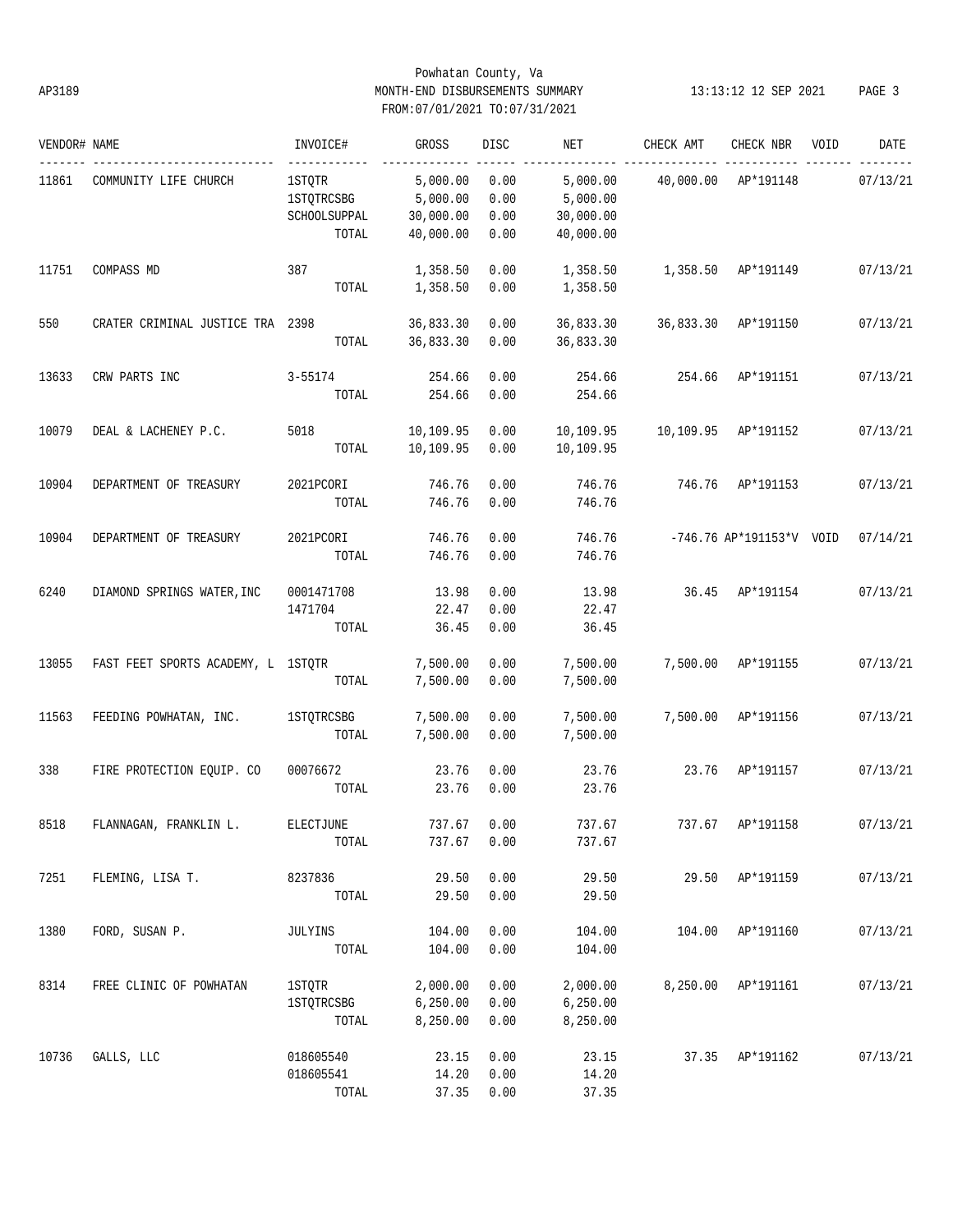# Powhatan County, Va AP3189 MONTH-END DISBURSEMENTS SUMMARY 13:13:12 12 SEP 2021 PAGE 4 FROM:07/01/2021 TO:07/31/2021

| VENDOR# NAME |                        | INVOICE#        | GROSS                  | <b>DISC</b>  | NET                    | CHECK AMT | CHECK NBR          | VOID | DATE     |
|--------------|------------------------|-----------------|------------------------|--------------|------------------------|-----------|--------------------|------|----------|
| 570          | GOOCHLAND-POWHATAN     | 1STQTR<br>TOTAL | 74,657.50<br>74,657.50 | 0.00<br>0.00 | 74,657.50<br>74,657.50 | 74,657.50 | AP*191163          |      | 07/13/21 |
|              |                        |                 |                        |              |                        |           |                    |      |          |
| 10294        | GOOCHLAND-POWHATAN CSB | 11              | 825.00                 | 0.00         | 825.00                 | 825.00    | AP*191164          |      | 07/13/21 |
|              |                        | TOTAL           | 825.00                 | 0.00         | 825.00                 |           |                    |      |          |
| 8538         | GOODMAN, JOSEPHINE L.  | ELECTJUNE       | 737.67                 | 0.00         | 737.67                 | 737.67    | AP*191165          |      | 07/13/21 |
|              |                        | TOTAL           | 737.67                 | 0.00         | 737.67                 |           |                    |      |          |
| 10966        | HABITAT FOR HUMANITY-  | <b>1STOTR</b>   | 12,500.00              | 0.00         | 12,500.00              | 12,500.00 | AP*191166          |      | 07/13/21 |
|              |                        | TOTAL           | 12,500.00              | 0.00         | 12,500.00              |           |                    |      |          |
| 6405         | HACH COMPANY           | 12492314        | 2,671.44               | 0.00         | 2,671.44               | 4,943.44  | AP*191167          |      | 07/13/21 |
|              |                        | 12506890        | 2,272.00               | 0.00         | 2,272.00               |           |                    |      |          |
|              |                        | TOTAL           | 4,943.44               | 0.00         | 4,943.44               |           |                    |      |          |
| 11391        | HALEY FORD             | 44430524        | 8,343.02               | 0.00         | 8,343.02               | 8,343.02  | AP*191168          |      | 07/13/21 |
|              |                        | TOTAL           | 8,343.02               | 0.00         | 8,343.02               |           |                    |      |          |
| 14008        | HALL AUTOMOTIVE        | F673368         | 35,933.40              | 0.00         | 35,933.40              | 69,108.70 | AP*191169          |      | 07/13/21 |
|              |                        | F673419         | 33,175.30              | 0.00         | 33,175.30              |           |                    |      |          |
|              |                        | TOTAL           | 69,108.70              | 0.00         | 69,108.70              |           |                    |      |          |
| 12508        | HEALTH EQUITY INC      | NTIZMEZ         | 33,660.00              | 0.00         | 33,660.00              | 33,812.75 | AP*191170          |      | 07/13/21 |
|              |                        | XIN7T7C         | 152.75                 | 0.00         | 152.75                 |           |                    |      |          |
|              |                        | TOTAL           | 33,812.75              | 0.00         | 33,812.75              |           |                    |      |          |
| 13549        | HOSTED BACKBONE, LLC   | HB17-9414       | 1,975.00               | 0.00         | 1,975.00               | 1,975.00  | AP*191171          |      | 07/13/21 |
|              |                        | TOTAL           | 1,975.00               | 0.00         | 1,975.00               |           |                    |      |          |
| 9627         | IMAGETREND, INC        | 127806          | 10,572.13              | 0.00         | 10,572.13              | 10,572.13 | AP*191172          |      | 07/13/21 |
|              |                        | TOTAL           | 10,572.13              | 0.00         | 10,572.13              |           |                    |      |          |
| 120          | JAMES RIVER AIR        | J53335          | 7,755.00               | 0.00         | 7,755.00               | 7,755.00  | AP*191173          |      | 07/13/21 |
|              |                        | TOTAL           | 7,755.00               | 0.00         | 7,755.00               |           |                    |      |          |
| 12826        | JONES, ADAM LEE        | 0001            | 65.00                  | 0.00         | 65.00                  | 65.00     | AP*191174          |      | 07/13/21 |
|              |                        | TOTAL           | 65.00                  | 0.00         | 65.00                  |           |                    |      |          |
| 13334        | JONES, JAMES N         | 0002            | 488.75                 | 0.00         | 488.75                 |           | 488.75 AP*191175   |      | 07/13/21 |
|              |                        | TOTAL           | 488.75                 | 0.00         | 488.75                 |           |                    |      |          |
| 9691         | LAYMAN IRRIGATION &    | 26075-M         | 425.00                 | 0.00         | 425.00                 |           | 425.00 AP*191176   |      | 07/13/21 |
|              |                        | TOTAL           | 425.00                 | 0.00         | 425.00                 |           |                    |      |          |
| 7835         | MAGUIRE ASSOCIATES OF  | 12138           | 2,200.00               | 0.00         | 2,200.00               |           | 2,200.00 AP*191177 |      | 07/13/21 |
|              |                        | TOTAL           | 2,200.00               | 0.00         | 2,200.00               |           |                    |      |          |
| 9552         | MANSFIELD OIL COMPANY  | SQLCD-690692    | 74.09                  | 0.00         | 74.09                  | 74.09     | AP*191178          |      | 07/13/21 |
|              |                        | TOTAL           | 74.09                  | 0.00         | 74.09                  |           |                    |      |          |
| 13529        | MARTIN, CARY           | JULYRENT        | 700.00                 | 0.00         | 700.00                 |           | 700.00 AP*191179   |      | 07/13/21 |
|              |                        | TOTAL           | 700.00                 | 0.00         | 700.00                 |           |                    |      |          |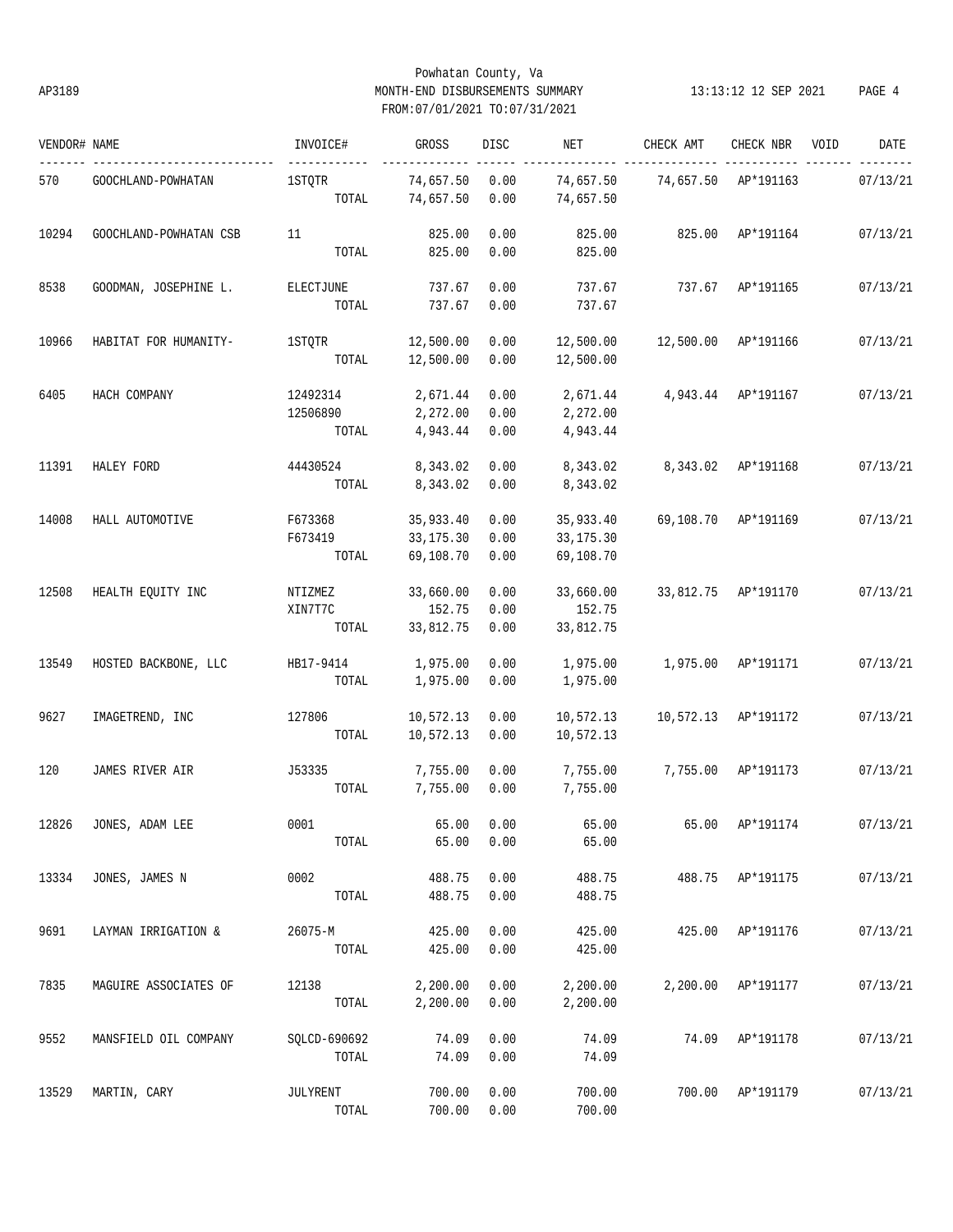# Powhatan County, Va AP3189 MONTH-END DISBURSEMENTS SUMMARY 13:13:12 12 SEP 2021 PAGE 5 FROM:07/01/2021 TO:07/31/2021

| VENDOR# NAME |                          | INVOICE#              | <b>GROSS</b>   | DISC         | NET            | CHECK AMT          | CHECK NBR        | VOID | DATE     |
|--------------|--------------------------|-----------------------|----------------|--------------|----------------|--------------------|------------------|------|----------|
|              |                          |                       |                |              |                |                    |                  |      |          |
| 11840        | MCI COMM SERVICE         | 2DG98147JUNE<br>TOTAL | 36.14<br>36.14 | 0.00<br>0.00 | 36.14<br>36.14 | 36.14              | AP*191180        |      | 07/13/21 |
|              |                          |                       |                |              |                |                    |                  |      |          |
| 9408         | MID-ATLANTIC LIBRARY     | MALIAFY22             | 150.00         | 0.00         | 150.00         | 150.00             | AP*191181        |      | 07/13/21 |
|              |                          | TOTAL                 | 150.00         | 0.00         | 150.00         |                    |                  |      |          |
| 13176        | MIDWEST TAPE, LLC        | 500605493             | 103.21         | 0.00         | 103.21         | 144.44             | AP*191182        |      | 07/13/21 |
|              |                          | 50638322              | 41.23          | 0.00         | 41.23          |                    |                  |      |          |
|              |                          | TOTAL                 | 144.44         | 0.00         | 144.44         |                    |                  |      |          |
| 10924        | MITCHELL PEST            | 145729                | 100.00         | 0.00         | 100.00         | 435.00             | AP*191183        |      | 07/13/21 |
|              |                          | 147362                | 70.00          | 0.00         | 70.00          |                    |                  |      |          |
|              |                          | 15079                 | 100.00         | 0.00         | 100.00         |                    |                  |      |          |
|              |                          | 149219                | 70.00          | 0.00         | 70.00          |                    |                  |      |          |
|              |                          | 149221                | 95.00          | 0.00         | 95.00          |                    |                  |      |          |
|              |                          | TOTAL                 | 435.00         | 0.00         | 435.00         |                    |                  |      |          |
|              |                          |                       |                |              |                |                    |                  |      |          |
| 10076        | MORROW, ERIC             | 223                   | 1,250.00       | 0.00         | 1,250.00       | 1,250.00 AP*191184 |                  |      | 07/13/21 |
|              |                          | TOTAL                 | 1,250.00       | 0.00         | 1,250.00       |                    |                  |      |          |
| 7297         | NAFECO, INC.             | 1093999               | 413.87         | 0.00         | 413.87         | 413.87             | AP*191185        |      | 07/13/21 |
|              |                          | TOTAL                 | 413.87         | 0.00         | 413.87         |                    |                  |      |          |
|              |                          |                       |                |              |                |                    |                  |      |          |
| 11987        | NEWCOMBS RENOVATIONS LLC | 1621                  | 6,600.00       | 0.00         | 6,600.00       | 6,600.00           | AP*191186        |      | 07/13/21 |
|              |                          | TOTAL                 | 6,600.00       | 0.00         | 6,600.00       |                    |                  |      |          |
| 12079        | ONSOLVE, LLC             | 15177180              | 7,500.00       | 0.00         | 7,500.00       | 7,500.00           | AP*191187        |      | 07/13/21 |
|              |                          | TOTAL                 | 7,500.00       | 0.00         | 7,500.00       |                    |                  |      |          |
|              |                          |                       |                |              |                |                    |                  |      |          |
| 9281         | OVERDRIVE, INC.          | 01369CO21272          | 1,129.79       | 0.00         | 1,129.79       | 5,645.55           | AP*191188        |      | 07/13/21 |
|              |                          | 01369CO21274          | 1,124.09       | 0.00         | 1,124.09       |                    |                  |      |          |
|              |                          | 01369CO21277          | 1,185.41       | 0.00         | 1,185.41       |                    |                  |      |          |
|              |                          | 01369C021277          | 1,142.50       | 0.00         | 1,142.50       |                    |                  |      |          |
|              |                          | 01369DA21275          | 15.00          | 0.00         | 15.00          |                    |                  |      |          |
|              |                          | 0139CO212727          | 1,048.76       | 0.00         | 1,048.76       |                    |                  |      |          |
|              |                          | TOTAL                 | 5,645.55       | 0.00         | 5,645.55       |                    |                  |      |          |
| 13299        | POE, ANDREA              | 0003                  | 310.60         | 0.00         | 310.60         |                    | 310.60 AP*191189 |      | 07/13/21 |
|              |                          | TOTAL                 | 310.60         | 0.00         | 310.60         |                    |                  |      |          |
| 9638         | POE, INEZ L              | JULYINS               | 120.00         | 0.00         | 120.00         | 120.00             | AP*191190        |      | 07/13/21 |
|              |                          | TOTAL                 | 120.00         | 0.00         | 120.00         |                    |                  |      |          |
|              |                          |                       |                |              |                |                    |                  |      |          |
| 1980         | POORE, FRANCES           | JULYINS               | 88.00          | 0.00         | 88.00          | 88.00              | AP*191191        |      | 07/13/21 |
|              |                          | TOTAL                 | 88.00          | 0.00         | 88.00          |                    |                  |      |          |
| 6043         | POWERS, KATHRYN C.       | JULYINS               | 120.00         | 0.00         | 120.00         | 120.00             | AP*191192        |      | 07/13/21 |
|              |                          | TOTAL                 | 120.00         | 0.00         | 120.00         |                    |                  |      |          |
|              |                          |                       |                |              |                |                    |                  |      |          |
| 1250         | POWHATAN AUTO & TRACTOR  | 643823                | 76.61          | 0.00         | 76.61          |                    | 258.66 AP*191193 |      | 07/13/21 |
|              |                          | 644965                | 182.05         | 0.00         | 182.05         |                    |                  |      |          |
|              |                          | TOTAL                 | 258.66         | 0.00         | 258.66         |                    |                  |      |          |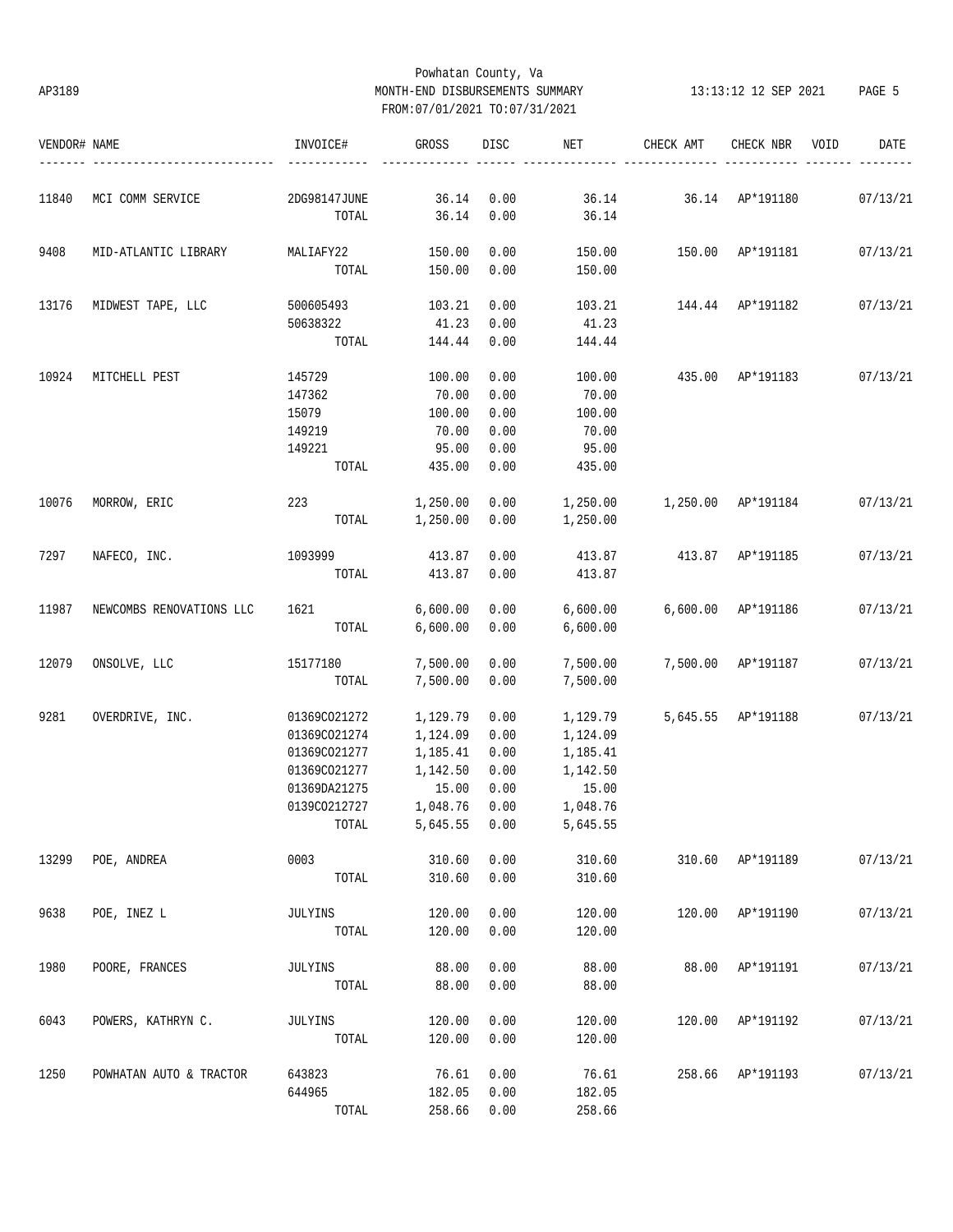# Powhatan County, Va AP3189 MONTH-END DISBURSEMENTS SUMMARY 13:13:12 12 SEP 2021 PAGE 6 FROM:07/01/2021 TO:07/31/2021

| VENDOR# NAME |                                           | INVOICE#                                                                                                       | GROSS          | DISC | NET                    | CHECK AMT                   | CHECK NBR           | VOID | DATE     |
|--------------|-------------------------------------------|----------------------------------------------------------------------------------------------------------------|----------------|------|------------------------|-----------------------------|---------------------|------|----------|
| 6928         | POWHATAN COUNTY DEPT. OF                  | D2207 and the state of the state of the state of the state of the state of the state of the state of the state | 255.82         | 0.00 |                        | 255.82   255.82   AP*191194 |                     |      | 07/13/21 |
|              |                                           |                                                                                                                | TOTAL 255.82   | 0.00 | 255.82                 |                             |                     |      |          |
| 8294         | POWHATAN COUNTY PUBLIC                    | JULYINS                                                                                                        | 718.00         | 0.00 | 718.00                 | 1,598.00 AP*191195 07/13/21 |                     |      |          |
|              |                                           | JUNEPAPER                                                                                                      | 880.00         | 0.00 | 880.00                 |                             |                     |      |          |
|              |                                           | TOTAL                                                                                                          | 1,598.00       | 0.00 | 1,598.00               |                             |                     |      |          |
| 9318         | POWHATAN SHERIFF'S DEPT.                  | 1 STOTR                                                                                                        | 3,500.00       | 0.00 | 3,500.00               |                             | 3,500.00 AP*191196  |      | 07/13/21 |
|              |                                           | TOTAL                                                                                                          | 3,500.00       | 0.00 | 3,500.00               |                             |                     |      |          |
| 10777        | PRESEARCH BACKGROUND                      | 61734                                                                                                          | 34.85          | 0.00 |                        | 34.85 59.75 AP*191197       |                     |      | 07/13/21 |
|              |                                           | 61737                                                                                                          | 24.90          | 0.00 | 24.90                  |                             |                     |      |          |
|              |                                           | TOTAL                                                                                                          | 59.75          | 0.00 | 59.75                  |                             |                     |      |          |
| 9518         | OUARLES PETROLEUM, INC. CT-1390469 172.57 |                                                                                                                |                | 0.00 | 172.57                 | 172.57 AP*191198            |                     |      | 07/13/21 |
|              |                                           | TOTAL                                                                                                          | 172.57         | 0.00 | 172.57                 |                             |                     |      |          |
|              | 13979 READ'S UNIFORMS, LLC                | 586363-1                                                                                                       | 291.00         | 0.00 | 291.00                 | 339.00 AP*191199            |                     |      | 07/13/21 |
|              |                                           | 74920-99                                                                                                       | 48.00          | 0.00 | 48.00                  |                             |                     |      |          |
|              |                                           | TOTAL                                                                                                          | 339.00         | 0.00 | 339.00                 |                             |                     |      |          |
| 6579         | RICHMOND ALARM                            | 532217                                                                                                         | 800.00         | 0.00 | 800.00                 | 1,144.00 AP*191200 07/13/21 |                     |      |          |
|              |                                           | 532268                                                                                                         | 344.00         | 0.00 | 344.00                 |                             |                     |      |          |
|              |                                           |                                                                                                                | TOTAL 1,144.00 | 0.00 | 1,144.00               |                             |                     |      |          |
| 7325         | RICHMOND OXYGEN CO.                       | 364969                                                                                                         | 189.00         | 0.00 | 189.00                 | 485.50 AP*191201 07/13/21   |                     |      |          |
|              |                                           | 367242                                                                                                         | 296.50         | 0.00 | 296.50                 |                             |                     |      |          |
|              |                                           | TOTAL                                                                                                          | 485.50         | 0.00 | 485.50                 |                             |                     |      |          |
| 12509        | RICHMOND SUBURBAN NEWS                    | I0001169562-                                                                                                   | 440.94         | 0.00 | 440.94                 |                             | 905.94 AP*191202    |      | 07/13/21 |
|              |                                           | I00001226369                                                                                                   | 229.75         | 0.00 | 229.75                 |                             |                     |      |          |
|              |                                           | 3272193JUN                                                                                                     | 235.25         | 0.00 | 235.25                 |                             |                     |      |          |
|              |                                           | TOTAL                                                                                                          | 905.94 0.00    |      | 905.94                 |                             |                     |      |          |
| 6921         | SEA-CLEAR AQUARIUM                        | 7514                                                                                                           | 80.00          | 0.00 | 80.00                  | 80.00 AP*191203 07/13/21    |                     |      |          |
|              |                                           |                                                                                                                |                |      | TOTAL 80.00 0.00 80.00 |                             |                     |      |          |
| 8654         | SEAY'S TOWING                             | 6232021                                                                                                        | 222.00         | 0.00 | 222.00                 |                             | 222.00 AP*191204    |      | 07/13/21 |
|              |                                           | TOTAL                                                                                                          | 222.00         | 0.00 | 222.00                 |                             |                     |      |          |
| 12754        | SIGNATURE PUBLIC FUNDING                  | 500137001060                                                                                                   | 46,552.02      | 0.00 | 46,552.02              |                             | 46,552.02 AP*191205 |      | 07/13/21 |
|              |                                           | TOTAL                                                                                                          | 46,552.02      | 0.00 | 46,552.02              |                             |                     |      |          |
| 1940         | STANDBY SYSTEMS, INC.                     | 06211078                                                                                                       | 153.00         | 0.00 | 153.00                 | 313.00                      | AP*191206           |      | 07/13/21 |
|              |                                           | 06211079                                                                                                       | 160.00         | 0.00 | 160.00                 |                             |                     |      |          |
|              |                                           | TOTAL                                                                                                          | 313.00         | 0.00 | 313.00                 |                             |                     |      |          |
| 13682        | STAPLES BUSINESS CREDIT                   | 7332809146-0                                                                                                   | 7.88           | 0.00 | 7.88                   | 570.85                      | AP*191207           |      | 07/13/21 |
|              |                                           | 7332946570-0                                                                                                   | 11.16          | 0.00 | 11.16                  |                             |                     |      |          |
|              |                                           | 7332999085-0                                                                                                   | 344.61         | 0.00 | 344.61                 |                             |                     |      |          |
|              |                                           | 7333021260-0                                                                                                   | 49.43          | 0.00 | 49.43                  |                             |                     |      |          |
|              |                                           | 7333037386-0                                                                                                   | 26.42          | 0.00 | 26.42                  |                             |                     |      |          |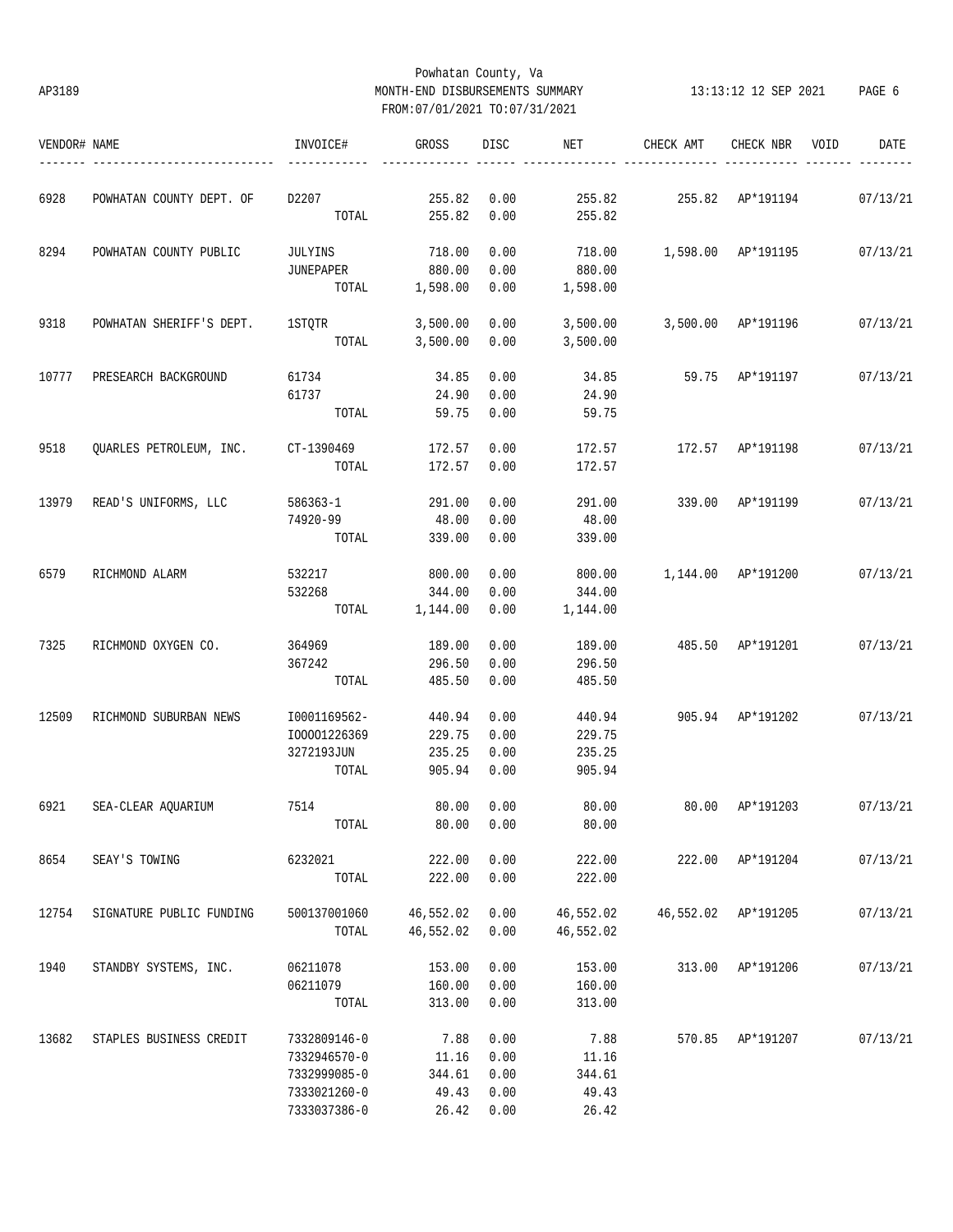# Powhatan County, Va AP3189 MONTH-END DISBURSEMENTS SUMMARY 13:13:12 12 SEP 2021 PAGE 7 FROM:07/01/2021 TO:07/31/2021

| VENDOR# NAME |                                                  | INVOICE#                     | GROSS          | DISC | NET        | CHECK AMT                   | CHECK NBR          | VOID | DATE     |
|--------------|--------------------------------------------------|------------------------------|----------------|------|------------|-----------------------------|--------------------|------|----------|
|              |                                                  | ------------<br>7333353379-0 | 87.03          | 0.00 | 87.03      |                             |                    |      |          |
|              |                                                  | 7332695007-0                 | 44.32          | 0.00 | 44.32      |                             |                    |      |          |
|              |                                                  | TOTAL                        | 570.85         | 0.00 | 570.85     |                             |                    |      |          |
| 6569         | STICKELS, RANDAL LEE                             | JULYINS                      | 72.00          | 0.00 | 72.00      | 72.00 AP*191208             |                    |      | 07/13/21 |
|              |                                                  | TOTAL                        | 72.00          | 0.00 | 72.00      |                             |                    |      |          |
| 7115         | STOKES, GARLAND KENNETH                          | JULYINS                      | 68.00          | 0.00 | 68.00      |                             | 68.00 AP*191209    |      | 07/13/21 |
|              |                                                  | TOTAL                        | 68.00          | 0.00 | 68.00      |                             |                    |      |          |
| 7397         | STONEWALL TECHNOLOGIES,                          | 9673                         | 4,500.00       | 0.00 | 4,500.00   |                             | 4,500.00 AP*191210 |      | 07/13/21 |
|              |                                                  | TOTAL                        | 4,500.00       | 0.00 | 4,500.00   |                             |                    |      |          |
| 8346         | SYCOM TECHNOLOGIES                               | AT65256                      | 2,912.19       | 0.00 |            | 2,912.19 3,592.45 AP*191211 |                    |      | 07/13/21 |
|              |                                                  | I0053392                     | 680.26         | 0.00 | 680.26     |                             |                    |      |          |
|              |                                                  | TOTAL                        | 3,592.45 0.00  |      | 3,592.45   |                             |                    |      |          |
| 13107        | T-MOBILE                                         | T-MOBILEJUNE                 | 351.12         | 0.00 | 351.12     | 351.12 AP*191212            |                    |      | 07/13/21 |
|              |                                                  | TOTAL                        | 351.12         | 0.00 | 351.12     |                             |                    |      |          |
| 13684        | TAXING AUTHORITY CONSULTING INVOICE7081 1,206.90 |                              |                | 0.00 | 1,206.90   |                             | 3,346.90 AP*191213 |      | 07/13/21 |
|              |                                                  | INVOICE7156                  | 640.00         | 0.00 | 640.00     |                             |                    |      |          |
|              |                                                  | INVOICE7186                  | 1,500.00       | 0.00 | 1,500.00   |                             |                    |      |          |
|              |                                                  | TOTAL                        | 3,346.90       | 0.00 | 3,346.90   |                             |                    |      |          |
| 7450         | THOMSON REUTERS -                                | 844618303 132.08             |                | 0.00 | 132.08     | 448.76 AP*191214            |                    |      | 07/13/21 |
|              |                                                  | 844635011                    | 316.68         | 0.00 | 316.68     |                             |                    |      |          |
|              |                                                  | TOTAL                        | 448.76         | 0.00 | 448.76     |                             |                    |      |          |
| 6506         | THYSSENKRUPP ELEVATOR                            | 3005996681 2,500.40          |                | 0.00 | 2,500.40   | 2,500.40 AP*191215          |                    |      | 07/13/21 |
|              |                                                  |                              | TOTAL 2,500.40 | 0.00 | 2,500.40   |                             |                    |      |          |
| 11006        | TRACTOR SUPPLY CREDIT                            | 100557858                    | 91.98          | 0.00 | 91.98      |                             | 187.43 AP*191216   |      | 07/13/21 |
|              |                                                  | 100558293                    | 38.99          | 0.00 | 38.99      |                             |                    |      |          |
|              |                                                  | 200939370                    | 56.46          | 0.00 | 56.46      |                             |                    |      |          |
|              |                                                  | TOTAL                        | 187.43         | 0.00 | 187.43     |                             |                    |      |          |
| 10903        | TREASURER'S ASSOCIATION                          | FY22DUES                     | 400.00         | 0.00 | 400.00     | 400.00                      | AP*191217          |      | 07/13/21 |
|              |                                                  | TOTAL                        | 400.00         | 0.00 | 400.00     |                             |                    |      |          |
| 13379        | TREASURER, CHESTERFIELD COU 00141360-201         |                              | 36,663.30      | 0.00 | 36,663.30  | 36,663.30                   | AP*191218          |      | 07/13/21 |
|              |                                                  | TOTAL                        | 36,663.30      | 0.00 | 36,663.30  |                             |                    |      |          |
| 990          | <b>VACO</b>                                      | IVC0605792                   | 6,272.00       | 0.00 | 6,272.00   | 6,272.00                    | AP*191219          |      | 07/13/21 |
|              |                                                  | TOTAL                        | 6,272.00       | 0.00 | 6,272.00   |                             |                    |      |          |
| 8351         | VACORP                                           | 79264                        | 97,136.00      | 0.00 | 97,136.00  | 288,099.00                  | AP*191220          |      | 07/13/21 |
|              |                                                  | 79265                        | 188,401.00     | 0.00 | 188,401.00 |                             |                    |      |          |
|              |                                                  | 79409                        | 2,562.00       | 0.00 | 2,562.00   |                             |                    |      |          |
|              |                                                  | TOTAL                        | 288,099.00     | 0.00 | 288,099.00 |                             |                    |      |          |
| 4656         | VALERIE RENEE VANNATTER                          | 07796Z                       | 88.50          | 0.00 | 88.50      | 88.50                       | AP*191221          |      | 07/13/21 |
|              |                                                  | TOTAL                        | 88.50          | 0.00 | 88.50      |                             |                    |      |          |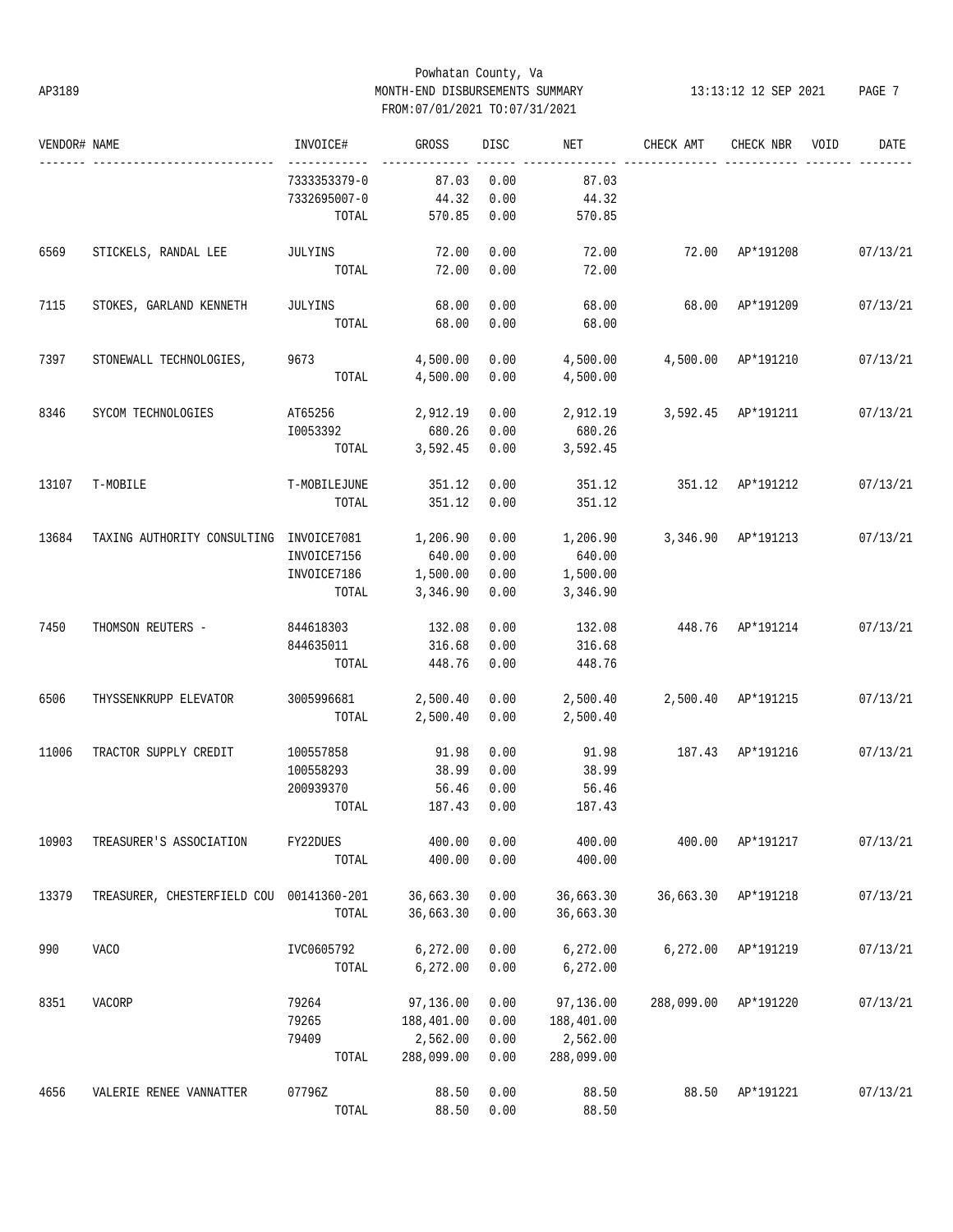# Powhatan County, Va AP3189 MONTH-END DISBURSEMENTS SUMMARY 13:13:12 12 SEP 2021 PAGE 8 FROM:07/01/2021 TO:07/31/2021

| VENDOR# NAME |                                       | INVOICE#         | GROSS            | <b>DISC</b>  | NET                         | CHECK AMT                   | CHECK NBR          | VOID | DATE     |
|--------------|---------------------------------------|------------------|------------------|--------------|-----------------------------|-----------------------------|--------------------|------|----------|
|              |                                       |                  |                  |              |                             |                             |                    |      |          |
| 11193        | VERIZON                               | 13574714JUN      | 1,789.98         | 0.00         |                             | 1,789.98 2,738.27 AP*191222 |                    |      | 07/13/21 |
|              |                                       | VERIZON/FAXJ     | 50.94            | 0.00         | 50.94                       |                             |                    |      |          |
|              |                                       | 63108448JUN      | 742.04           | 0.00         | 742.04                      |                             |                    |      |          |
|              |                                       | 914891786JUN     | 61.50            | 0.00         | 61.50                       |                             |                    |      |          |
|              |                                       | 921422421JUN     | 93.81            | 0.00         | 93.81                       |                             |                    |      |          |
|              |                                       | TOTAL            | 2,738.27         | 0.00         | 2,738.27                    |                             |                    |      |          |
| 13459        | VERIZON                               | 9882624445       | 2,165.54         | 0.00         | 2,165.54 8,614.29 AP*191223 |                             |                    |      | 07/13/21 |
|              |                                       | 9883128580       | 6,448.75         | 0.00         | 6,448.75                    |                             |                    |      |          |
|              |                                       | TOTAL            | 8,614.29         | 0.00         | 8,614.29                    |                             |                    |      |          |
| 9768         | WAMPLER EANES APPRAISAL               | $06 - 22$        | 26,960.40        | 0.00         | 26,960.40                   | 26,960.40 AP*191224         |                    |      | 07/13/21 |
|              |                                       | TOTAL            | 26,960.40        | 0.00         | 26,960.40                   |                             |                    |      |          |
| 12707        | WEBER, ANDREA S.                      | ELECTJUNE        | 1,475.00         | 0.00         | 1,475.00                    | 1,475.00 AP*191225          |                    |      | 07/13/21 |
|              |                                       | TOTAL            | 1,475.00         | 0.00         | 1,475.00                    |                             |                    |      |          |
| 11181        | WELLS FARGO FINANCIAL                 | 5015595090       | 2,593.90         | 0.00         | 2,593.90                    |                             | 2,856.53 AP*191226 |      | 07/13/21 |
|              |                                       | 5015658987       | 262.63           | 0.00         | 262.63                      |                             |                    |      |          |
|              |                                       | TOTAL            | 2,856.53         | 0.00         | 2,856.53                    |                             |                    |      |          |
|              |                                       |                  |                  |              |                             |                             |                    |      |          |
| 9186         | WHITTEN BROTHERS, INC.                | DOCS655199       | 4,936.86         | 0.00         | 4,936.86                    | 4,936.86 AP*191227          |                    |      | 07/13/21 |
|              |                                       | TOTAL            | 4,936.86         | 0.00         | 4,936.86                    |                             |                    |      |          |
| 12458        | WIMMER, WILLIE                        | 2006             | 4,549.98         | 0.00         | 4,549.98                    |                             | 4,649.98 AP*191228 |      | 07/13/21 |
|              |                                       | 2019             | 100.00           | 0.00         | 100.00                      |                             |                    |      |          |
|              |                                       | TOTAL            | 4,649.98         | 0.00         | 4,649.98                    |                             |                    |      |          |
|              |                                       |                  |                  |              |                             |                             |                    |      |          |
| 12063        | WINDSTREAM                            | 012272474JUN     | 729.84           | 0.00         | 729.84                      |                             | 729.84 AP*191229   |      | 07/13/21 |
|              |                                       | TOTAL            | 729.84           | 0.00         | 729.84                      |                             |                    |      |          |
| 7755         | WITMER PUBLIC SAFETY                  | 2141319 1,037.99 |                  | 0.00         | 1,037.99                    |                             | 4,053.98 AP*191230 |      | 07/13/21 |
|              |                                       | E2079017         | 989.00           | 0.00         | 989.00                      |                             |                    |      |          |
|              |                                       | E209017          | 989.00           | 0.00         | 989.00                      |                             |                    |      |          |
|              |                                       | E2141319         | 1,037.99         | 0.00         | 1,037.99                    |                             |                    |      |          |
|              |                                       | TOTAL            | 4,053.98         | 0.00         | 4,053.98                    |                             |                    |      |          |
| 2080         | WOODCOCK, LYNN T.                     | JULYINS          | 108.00           | 0.00         | 108.00                      | 108.00                      | AP*191231          |      | 07/13/21 |
|              |                                       | TOTAL            | 108.00           | 0.00         | 108.00                      |                             |                    |      |          |
| 13862        |                                       |                  |                  |              | 260.60                      |                             |                    |      |          |
|              | WORTHINGTON, ELIZABETH R.             | REIMB            | 260.60<br>260.60 | 0.00<br>0.00 | 260.60                      | 260.60                      | AP*191232          |      | 07/13/21 |
|              |                                       | TOTAL            |                  |              |                             |                             |                    |      |          |
| 6175         | ADAMS OIL COMPANY, INC.               | 48567            | 240.22           | 0.00         | 240.22                      | 1,096.15                    | AP*191233          |      | 07/20/21 |
|              |                                       | 48629            | 855.93           | 0.00         | 855.93                      |                             |                    |      |          |
|              |                                       | TOTAL            | 1,096.15         | 0.00         | 1,096.15                    |                             |                    |      |          |
| 9183         | AIR, WATER & SOIL LABORATOR V21004390 |                  | 40.00            | 0.00         | 40.00                       | 423.60                      | AP*191234          |      | 07/20/21 |
|              |                                       | V21004433        | 40.00            | 0.00         | 40.00                       |                             |                    |      |          |
|              |                                       | V21004434        | 40.00            | 0.00         | 40.00                       |                             |                    |      |          |
|              |                                       | V21004518        | 111.80           | 0.00         | 111.80                      |                             |                    |      |          |
|              |                                       | V21004640        | 40.00            | 0.00         | 40.00                       |                             |                    |      |          |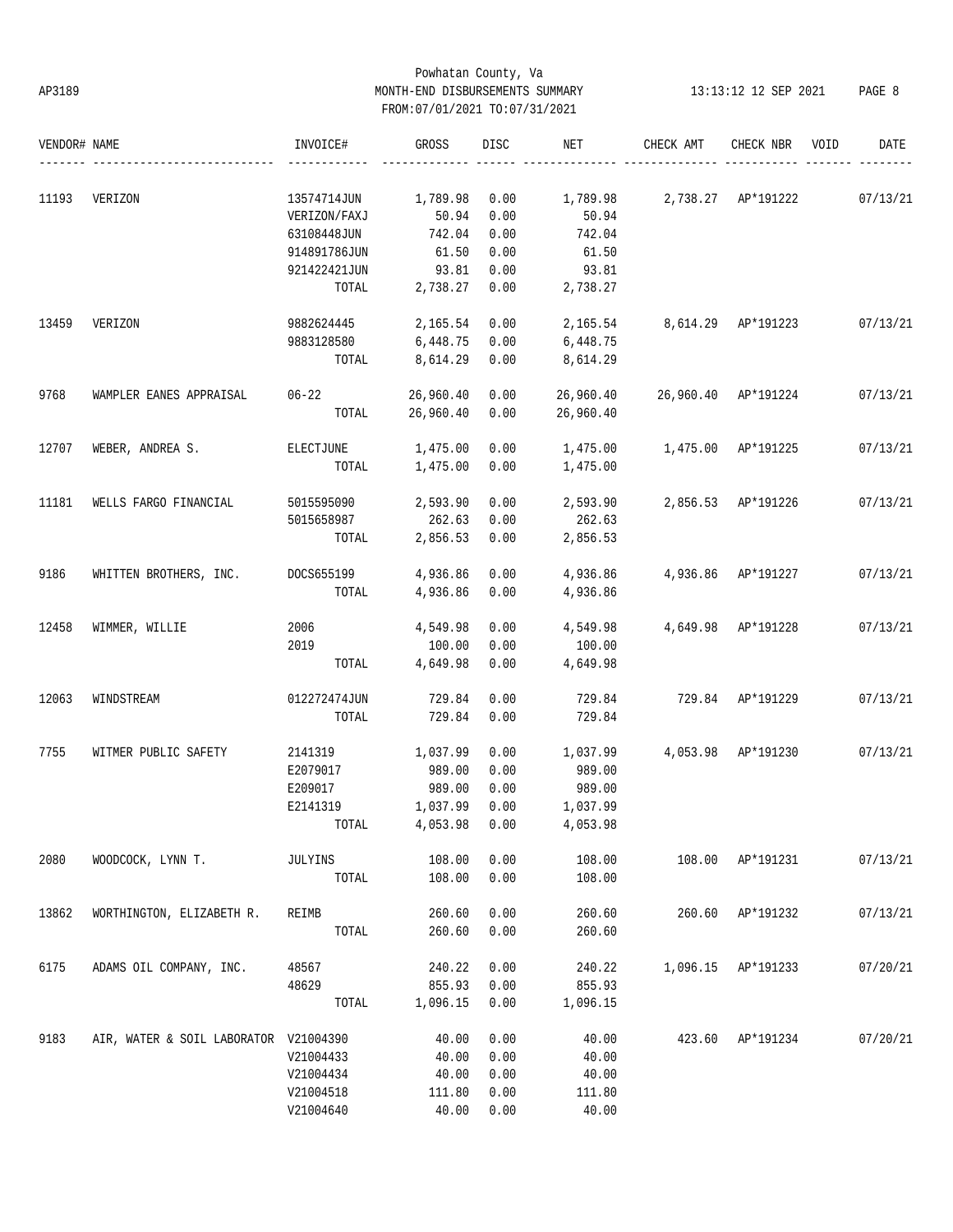# Powhatan County, Va AP3189 MONTH-END DISBURSEMENTS SUMMARY 13:13:12 12 SEP 2021 PAGE 9 FROM:07/01/2021 TO:07/31/2021

| VENDOR# NAME |                                      | INVOICE#                  | GROSS                 | DISC         | NET                   | CHECK AMT                       | CHECK NBR VOID     | DATE     |
|--------------|--------------------------------------|---------------------------|-----------------------|--------------|-----------------------|---------------------------------|--------------------|----------|
|              |                                      | ------------<br>V21004928 | 111.80                | 0.00         | 111.80                |                                 |                    |          |
|              |                                      | V21005000                 | 40.00                 | 0.00         | 40.00                 |                                 |                    |          |
|              |                                      | TOTAL                     | 423.60                | 0.00         | 423.60                |                                 |                    |          |
| 7139         | AIRECO SUPPLY INC. 8625368-          |                           | 160.78                | 0.00         | 160.78                | 160.78 AP*191235 07/20/21       |                    |          |
|              |                                      |                           | TOTAL 160.78          | 0.00         | 160.78                |                                 |                    |          |
| 12849        | AQUA VIRGINIA                        | 0559914                   | 32.66                 | 0.00         |                       | 32.66 518.45 AP*191236 07/20/21 |                    |          |
|              |                                      | 0574622                   | 57.21                 | 0.00         | 57.21                 |                                 |                    |          |
|              |                                      | 0575072                   | 99.64                 | 0.00         | 99.64                 |                                 |                    |          |
|              |                                      | 0621730                   | 201.80                | 0.00         | 201.80                |                                 |                    |          |
|              |                                      | 0621784                   | 60.33                 | 0.00         | 60.33                 |                                 |                    |          |
|              |                                      | 0621880                   | 2.62                  | 0.00         | 2.62                  |                                 |                    |          |
|              |                                      | 110657                    | 64.19                 | 0.00         | 64.19                 |                                 |                    |          |
|              |                                      | TOTAL                     | 518.45                | 0.00         | 518.45                |                                 |                    |          |
| 8668         | BANK OF AMERICA                      | 0310                      | 591.92                | 0.00         | 591.92                | 39,486.21 AP*191237 07/20/21    |                    |          |
|              |                                      | 1382                      | 161.49                | 0.00         | 161.49                |                                 |                    |          |
|              |                                      | 2154                      | 104.65                | 0.00         | 104.65                |                                 |                    |          |
|              |                                      | 2973                      | 402.12                | 0.00         | 402.12                |                                 |                    |          |
|              |                                      | 3118                      | 1,420.95              | 0.00         | 1,420.95              |                                 |                    |          |
|              |                                      | 3212                      | 112.88                | 0.00         | 112.88                |                                 |                    |          |
|              |                                      | 4596                      | 9,747.61              | 0.00         | 9,747.61              |                                 |                    |          |
|              |                                      | 4821                      | 344.25                | 0.00         | 344.25                |                                 |                    |          |
|              |                                      | 4863                      | 425.42                | 0.00         | 425.42                |                                 |                    |          |
|              |                                      | 5170                      | 729.54                | 0.00         | 729.54                |                                 |                    |          |
|              |                                      | 5680                      | 536.08                | 0.00         | 536.08                |                                 |                    |          |
|              |                                      | 7130                      | 1,331.99              | 0.00         | 1,331.99              |                                 |                    |          |
|              |                                      | 7170                      | 52.24                 | 0.00         | 52.24                 |                                 |                    |          |
|              |                                      | 7196                      | 3,859.74              | 0.00         | 3,859.74              |                                 |                    |          |
|              |                                      |                           |                       |              |                       |                                 |                    |          |
|              |                                      | 7279-1                    | 862.20                | 0.00<br>0.00 | 862.20                |                                 |                    |          |
|              |                                      | 7360                      | 590.00<br>10,631.68   |              | 590.00<br>10,631.68   |                                 |                    |          |
|              |                                      | 7374                      |                       | 0.00         |                       |                                 |                    |          |
|              |                                      | 7593                      | 946.69                | 0.00         | 946.69                |                                 |                    |          |
|              |                                      | 9051                      | 315.81                | 0.00         | 315.81                |                                 |                    |          |
|              |                                      | 9163                      | 1,255.77 0.00         |              | 1,255.77              |                                 |                    |          |
|              |                                      | 9212                      | 869.80 0.00           |              | 869.80                |                                 |                    |          |
|              |                                      | 9856                      | 889.40                | 0.00         | 889.40                |                                 |                    |          |
|              |                                      | 2542<br>TOTAL             | 3,303.98<br>39,486.21 | 0.00<br>0.00 | 3,303.98<br>39,486.21 |                                 |                    |          |
|              |                                      |                           |                       |              |                       |                                 |                    |          |
| 11348        | BARDEN, EMMA                         | DRUGIDCONF                | 137.50                | 0.00         | 137.50                |                                 | 386.00 AP*191238   | 07/20/21 |
|              |                                      | TRAININGAUG               | 248.50                | 0.00         | 248.50                |                                 |                    |          |
|              |                                      | TOTAL                     | 386.00                | 0.00         | 386.00                |                                 |                    |          |
| 6655         | BLOSSMAN GAS COMPANIES, INC 17400586 |                           | 9.69                  | 0.00         | 9.69                  |                                 | 41.63 AP*191239    | 07/20/21 |
|              |                                      | 17400587                  | 8.48                  | 0.00         | 8.48                  |                                 |                    |          |
|              |                                      | 17486423                  | 23.46                 | 0.00         | 23.46                 |                                 |                    |          |
|              |                                      | TOTAL                     | 41.63                 | 0.00         | 41.63                 |                                 |                    |          |
| 8713         | BLUE RIDGE RESCUE SUPPLIERS 51278    |                           | 6,944.40              | 0.00         | 6,944.40              |                                 | 6,944.40 AP*191240 | 07/20/21 |
|              |                                      | TOTAL                     | 6,944.40 0.00         |              | 6,944.40              |                                 |                    |          |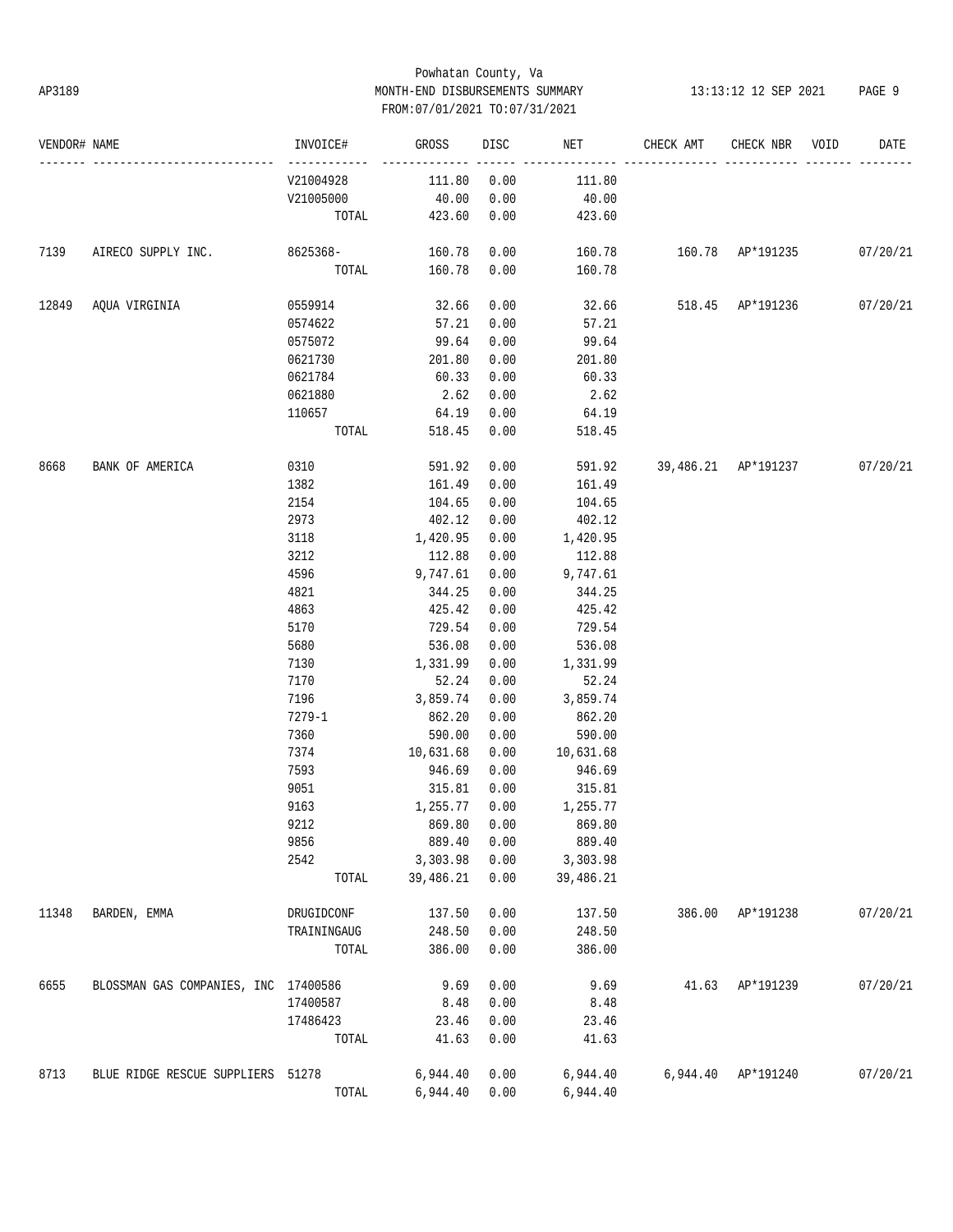# Powhatan County, Va AP3189 MONTH-END DISBURSEMENTS SUMMARY 13:13:12 12 SEP 2021 PAGE 10 FROM:07/01/2021 TO:07/31/2021

| VENDOR# NAME |                                    | INVOICE#     | GROSS     | <b>DISC</b> | NET       | CHECK AMT              | CHECK NBR          | VOID | DATE     |
|--------------|------------------------------------|--------------|-----------|-------------|-----------|------------------------|--------------------|------|----------|
| 6965         | CINTAS CORPORATION                 | 4087342813   | 23.37     | 0.00        | 23.37     |                        | 114.59 AP*191241   |      | 07/20/21 |
|              |                                    | 4089973124   | 91.22     | 0.00        | 91.22     |                        |                    |      |          |
|              |                                    | TOTAL        | 114.59    | 0.00        | 114.59    |                        |                    |      |          |
| 33130        | COUNTY OF HENRICO DEPT OF F 200318 |              | 20,599.84 | 0.00        | 20,599.84 | 20,599.84    AP*191242 |                    |      | 07/20/21 |
|              |                                    | TOTAL        | 20,599.84 | 0.00        | 20,599.84 |                        |                    |      |          |
| 13633        | CRW PARTS INC                      | 1-10290      | 186.74    | 0.00        | 186.74    |                        | 4,435.50 AP*191243 |      | 07/20/21 |
|              |                                    | $3 - 55896$  | 4,248.76  | 0.00        | 4,248.76  |                        |                    |      |          |
|              |                                    | TOTAL        | 4,435.50  | 0.00        | 4,435.50  |                        |                    |      |          |
| 7294         | CUMBERLAND FARM & AUTO PART 089283 |              | 7.99      | 0.00        | 7.99      | 7.99                   | AP*191244          |      | 07/20/21 |
|              |                                    | TOTAL        | 7.99      | 0.00        | 7.99      |                        |                    |      |          |
| 10904        | DEPARTMENT OF TREASURY             | 2021PCORI    | 746.76    | 0.00        | 746.76    | 746.76                 | AP*191245          |      | 07/20/21 |
|              |                                    | TOTAL        | 746.76    | 0.00        | 746.76    |                        |                    |      |          |
| 6240         | DIAMOND SPRINGS WATER, INC         | 0001512542   | 11.95     | 0.00        | 11.95     |                        | 74.83 AP*191246    |      | 07/20/21 |
|              |                                    | 0001517550   | 11.95     | 0.00        | 11.95     |                        |                    |      |          |
|              |                                    | 0001526621   | 29.96     | 0.00        | 29.96     |                        |                    |      |          |
|              |                                    | 0001526625   | 20.97     | 0.00        | 20.97     |                        |                    |      |          |
|              |                                    | TOTAL        | 74.83     | 0.00        | 74.83     |                        |                    |      |          |
| 860          | DOMINION ENERGY VIRGINIA           | 0962041034   | 802.80    | 0.00        | 802.80    |                        | 2,629.36 AP*191247 |      | 07/20/21 |
|              |                                    | 122166783372 | 222.32    | 0.00        | 222.32    |                        |                    |      |          |
|              |                                    | 325444024572 | 230.04    | 0.00        | 230.04    |                        |                    |      |          |
|              |                                    | 406203539172 | 429.86    | 0.00        | 429.86    |                        |                    |      |          |
|              |                                    | 4472351701   | 186.70    | 0.00        | 186.70    |                        |                    |      |          |
|              |                                    | 621178981072 | 115.83    | 0.00        | 115.83    |                        |                    |      |          |
|              |                                    | 7765134072   | 641.81    | 0.00        | 641.81    |                        |                    |      |          |
|              |                                    | TOTAL        | 2,629.36  | 0.00        | 2,629.36  |                        |                    |      |          |
| 6842         | EAGLE FIRE INC.                    | IN00011417   | 360.00    | 0.00        | 360.00    | 360.00                 | AP*191248          |      | 07/20/21 |
|              |                                    | TOTAL        | 360.00    | 0.00        | 360.00    |                        |                    |      |          |
| 8235         | ELECTION SERVICES ONLINE, L 2292   |              | 8,095.00  | 0.00        | 8,095.00  | 8,095.00               | AP*191249          |      | 07/20/21 |
|              |                                    | TOTAL        | 8,095.00  | 0.00        | 8,095.00  |                        |                    |      |          |
| 11224        | ELECTRONIC SYSTEMS, INC.           | IN1869421    | 69.70     | 0.00        | 69.70     |                        | 69.70 AP*191250    |      | 07/20/21 |
|              |                                    | TOTAL        | 69.70     | 0.00        | 69.70     |                        |                    |      |          |
| 6510         | EMERGENCY SERVICES SOLUTION 506    |              | 50,681.40 | 0.00        | 50,681.40 | 50,681.40              | AP*191251          |      | 07/20/21 |
|              |                                    | TOTAL        | 50,681.40 | 0.00        | 50,681.40 |                        |                    |      |          |
| 8669         | EMERGENCY SERVICES MARKETIN 3910   |              | 810.00    | 0.00        | 810.00    | 810.00                 | AP*191252          |      | 07/20/21 |
|              |                                    | TOTAL        | 810.00    | 0.00        | 810.00    |                        |                    |      |          |
| 9639         | EMS MANAGEMENT & CONSULTANT 043203 |              | 3,140.28  | 0.00        | 3,140.28  | 3,140.28               | AP*191253          |      | 07/20/21 |
|              |                                    | TOTAL        | 3,140.28  | 0.00        | 3,140.28  |                        |                    |      |          |
| 9093         | FARMVILLE WHOLESALE                | 718054       | 399.00    | 0.00        | 399.00    | 399.00                 | AP*191254          |      | 07/20/21 |
|              |                                    | TOTAL        | 399.00    | 0.00        | 399.00    |                        |                    |      |          |
|              |                                    |              |           |             |           |                        |                    |      |          |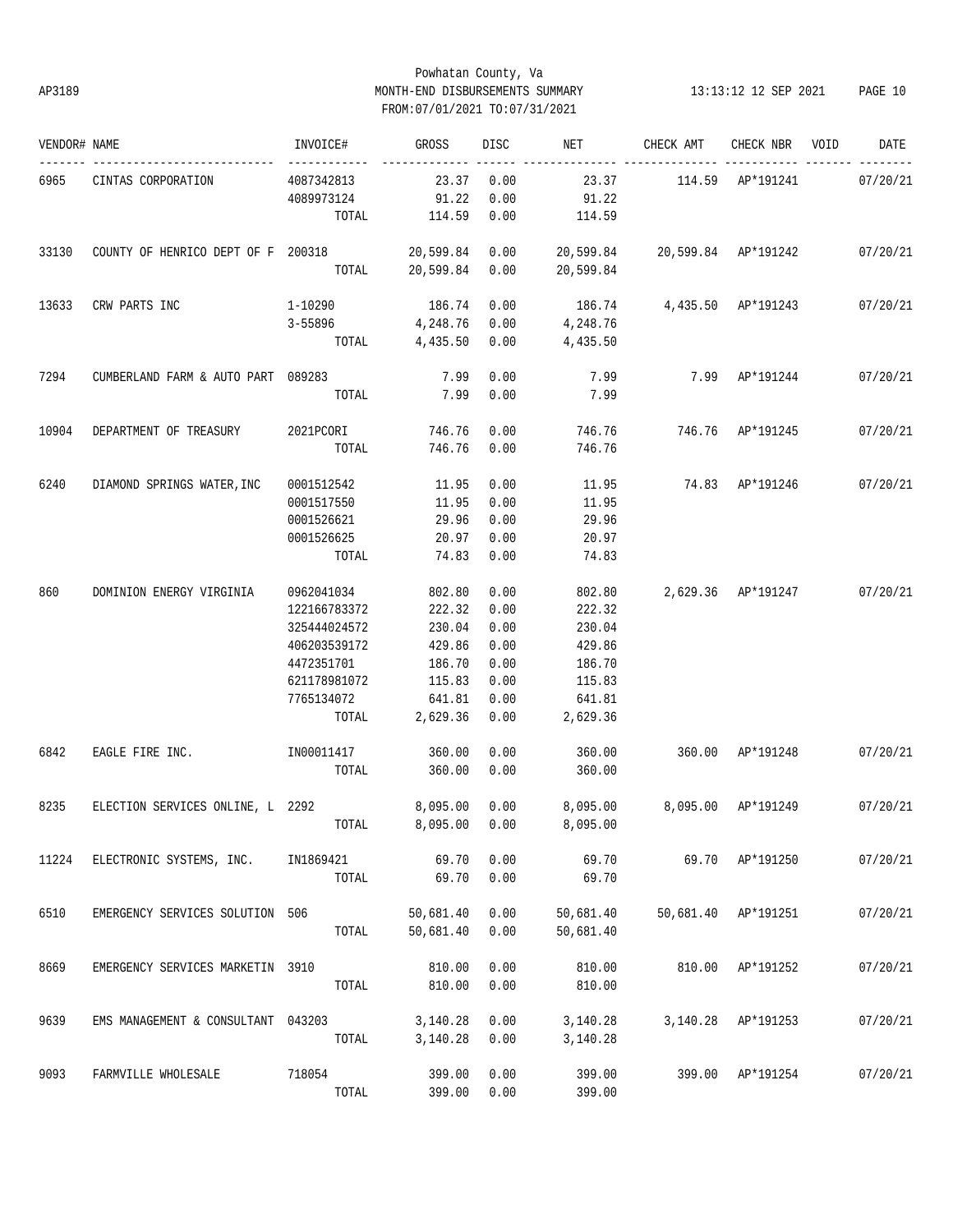# Powhatan County, Va AP3189 MONTH-END DISBURSEMENTS SUMMARY 13:13:12 12 SEP 2021 PAGE 11 FROM:07/01/2021 TO:07/31/2021

| VENDOR# NAME |                                                                                            | INVOICE#     | GROSS     | <b>DISC</b> | NET       | CHECK AMT          | CHECK NBR           | VOID | DATE     |
|--------------|--------------------------------------------------------------------------------------------|--------------|-----------|-------------|-----------|--------------------|---------------------|------|----------|
| 9419         | <b>GOV DEALS</b>                                                                           | 3827-062021  | 42.90     | 0.00        | 42.90     |                    | 42.90 AP*191255     |      | 07/20/21 |
|              |                                                                                            | TOTAL        | 42.90     | 0.00        | 42.90     |                    |                     |      |          |
| 6013         | GRAINGER                                                                                   | 9943608332   | 13.60     | 0.00        | 13.60     | 52.65 AP*191256    |                     |      | 07/20/21 |
|              |                                                                                            | 9948183042   | 39.05     | 0.00        | 39.05     |                    |                     |      |          |
|              |                                                                                            | TOTAL        | 52.65     | 0.00        | 52.65     |                    |                     |      |          |
| 6763         | GREENBERG AND ASSOCIATES, L 1894                                                           |              | 300.00    | 0.00        | 300.00    | 1,200.00 AP*191257 |                     |      | 07/20/21 |
|              |                                                                                            | 2082         | 900.00    | 0.00        | 900.00    |                    |                     |      |          |
|              |                                                                                            | TOTAL        | 1,200.00  | 0.00        | 1,200.00  |                    |                     |      |          |
| 5075         | GREENE, FLOYD, JR.                                                                         | 3772021      | 120.00    | 0.00        | 120.00    |                    | 120.00 AP*191258    |      | 07/20/21 |
|              |                                                                                            | TOTAL        | 120.00    | 0.00        | 120.00    |                    |                     |      |          |
| 12508        | HEALTH EQUITY INC                                                                          | 9OBKEK0      | 2,040.00  | 0.00        |           |                    |                     |      | 07/20/21 |
|              |                                                                                            | TOTAL        | 2,040.00  | 0.00        | 2,040.00  |                    |                     |      |          |
|              |                                                                                            |              |           |             |           |                    |                     |      |          |
| 6668         | HUGUENOT VOL FIRE DEPT                                                                     | 1419339      | 53.60     | 0.00        | 53.60     | 53.60 AP*191260    |                     |      | 07/20/21 |
|              |                                                                                            | TOTAL        | 53.60     | 0.00        | 53.60     |                    |                     |      |          |
| 10771        | LAND AND COATES, INC.                                                                      | 3579157      | 14.26     | 0.00        | 14.26     |                    | 14.26 AP*191261     |      | 07/20/21 |
|              |                                                                                            | TOTAL        | 14.26     | 0.00        | 14.26     |                    |                     |      |          |
| 7981         | LANGUAGE LINE SERVICES                                                                     | 10266814     | 49.60     | 0.00        | 49.60     |                    | 49.60 AP*191262     |      | 07/20/21 |
|              |                                                                                            | TOTAL        | 49.60     | 0.00        | 49.60     |                    |                     |      |          |
| 166          | LUCK STONE CORP.                                                                           | 10101        | 763.65    | 0.00        | 763.65    |                    | 763.65 AP*191263    |      | 07/20/21 |
|              |                                                                                            | TOTAL        | 763.65    | 0.00        | 763.65    |                    |                     |      |          |
| 11354        | MATTHEW BENDER & CO, INC. 26091542                                                         |              | 567.21    | 0.00        | 567.21    |                    | 567.21 AP*191264    |      | 07/20/21 |
|              |                                                                                            | TOTAL        | 567.21    | 0.00        | 567.21    |                    |                     |      |          |
|              | 12274 MITEL CLOUD SERVICES, INC                                                            | 36997260JULY | 11.02     | 0.00        | 11.02     | 22.04 AP*191265    |                     |      | 07/20/21 |
|              |                                                                                            | 36997260JUNE | 11.02     | 0.00        | 11.02     |                    |                     |      |          |
|              |                                                                                            | TOTAL        | 22.04     | 0.00        | 22.04     |                    |                     |      |          |
|              | 750 MONACAN SOIL & WATER JUNEQTR2021 11,000.00 0.00 11,000.00 11,000.00 AP*191266 07/20/21 |              |           |             |           |                    |                     |      |          |
|              |                                                                                            | TOTAL        | 11,000.00 | 0.00        | 11,000.00 |                    |                     |      |          |
| 1250         | POWHATAN AUTO & TRACTOR PAR 646596                                                         |              | 170.58    | 0.00        | 170.58    |                    | 175.07 AP*191267    |      | 07/20/21 |
|              |                                                                                            | 646598       | 4.49      | 0.00        | 4.49      |                    |                     |      |          |
|              |                                                                                            | TOTAL        | 175.07    | 0.00        | 175.07    |                    |                     |      |          |
| 8294         | POWHATAN COUNTY PUBLIC SCHO 9204                                                           |              | 20.00     | 0.00        | 20.00     |                    | 17,095.99 AP*191268 |      | 07/20/21 |
|              |                                                                                            | $F&R-3/2021$ | 6,091.15  | 0.00        | 6,091.15  |                    |                     |      |          |
|              |                                                                                            | FACILITIES-3 | 705.18    | 0.00        | 705.18    |                    |                     |      |          |
|              |                                                                                            | PSO-3/2021   | 10,279.66 | 0.00        | 10,279.66 |                    |                     |      |          |
|              |                                                                                            | TOTAL        | 17,095.99 | 0.00        | 17,095.99 |                    |                     |      |          |
| 12340        | PRICE SUPPLY COMPANY, INC                                                                  | 2106-109526. | 159.69    | 0.00        | 159.69    | 2,858.29           | AP*191269           |      | 07/20/21 |
|              |                                                                                            | 2106-109527  | 151.17    | 0.00        | 151.17    |                    |                     |      |          |
|              |                                                                                            | 2106-109887  | 77.43     | 0.00        | 77.43     |                    |                     |      |          |
|              |                                                                                            | 2106-110123  | 2,470.00  | 0.00        | 2,470.00  |                    |                     |      |          |
|              |                                                                                            |              |           |             |           |                    |                     |      |          |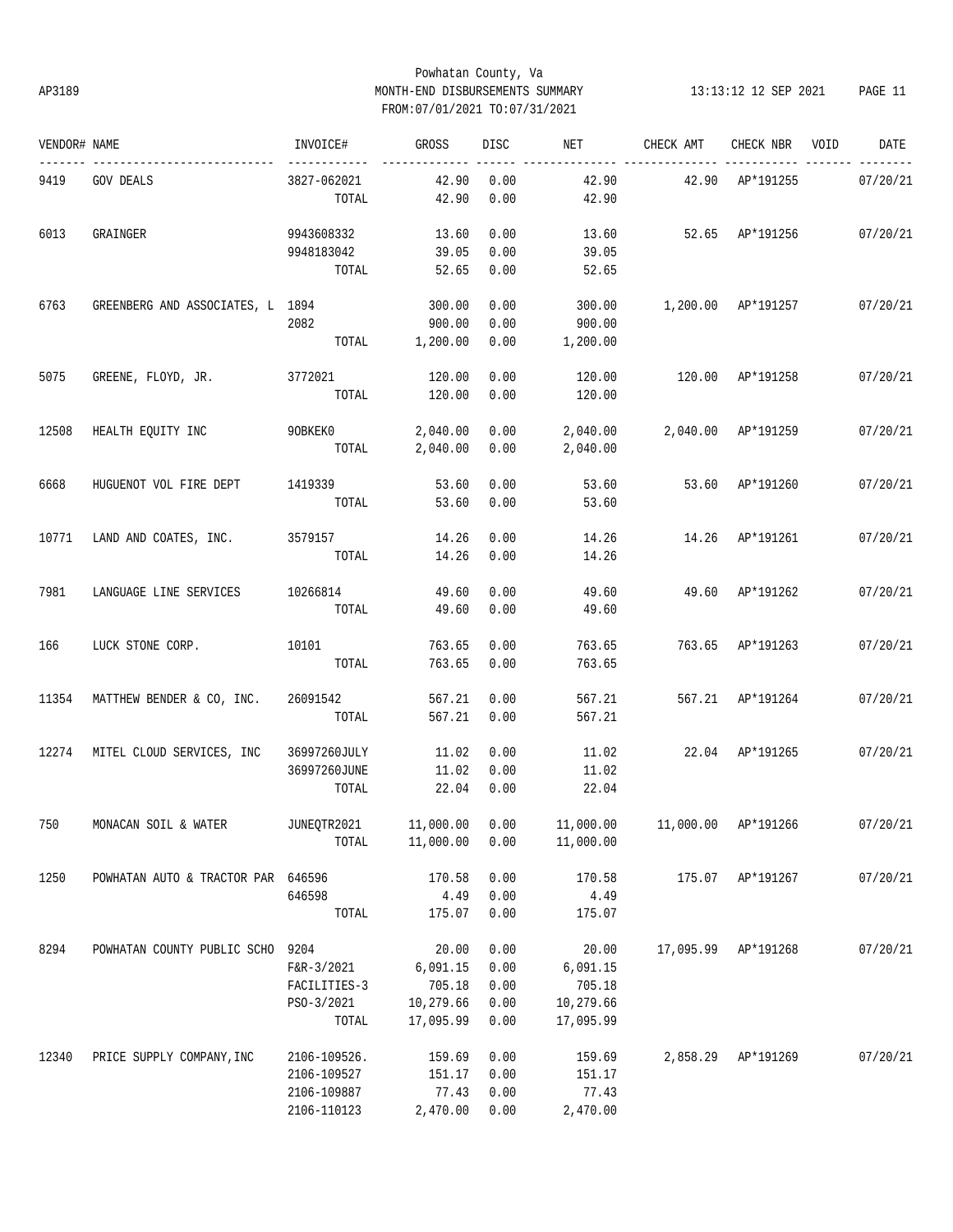# Powhatan County, Va AP3189 MONTH-END DISBURSEMENTS SUMMARY 13:13:12 12 SEP 2021 PAGE 12 FROM:07/01/2021 TO:07/31/2021

| VENDOR# NAME |                                        | INVOICE#              | GROSS            | DISC | NET      | CHECK AMT                 | CHECK NBR                 | VOID | DATE     |
|--------------|----------------------------------------|-----------------------|------------------|------|----------|---------------------------|---------------------------|------|----------|
|              | ---------------------                  | TOTAL                 | 2,858.29         | 0.00 | 2,858.29 |                           |                           |      |          |
| 8073         | PROJECT LIFESAVER                      | S210019014            | 497.19           | 0.00 | 497.19   | 497.19 AP*191270 07/20/21 |                           |      |          |
|              |                                        | TOTAL                 | 497.19           | 0.00 | 497.19   |                           |                           |      |          |
| 13979        | READ'S UNIFORMS, LLC                   | 591579-1              | 91.15            | 0.00 | 91.15    | 334.30 AP*191271          |                           |      | 07/20/21 |
|              |                                        | 591589-1              | 91.15            | 0.00 | 91.15    |                           |                           |      |          |
|              |                                        | 591630-1              | 76.00            | 0.00 | 76.00    |                           |                           |      |          |
|              |                                        | 591631-1              | 76.00            | 0.00 | 76.00    |                           |                           |      |          |
|              |                                        | TOTAL                 | 334.30           | 0.00 | 334.30   |                           |                           |      |          |
| 9047         | RED WING SHOES                         | 202107100796          | 404.18           | 0.00 | 404.18   | 404.18 AP*191272          |                           |      | 07/20/21 |
|              |                                        | TOTAL                 | 404.18           | 0.00 | 404.18   |                           |                           |      |          |
| 12958        | RIVER RUN ANIMAL HOSPITAL 435818-43582 |                       | 496.64           | 0.00 | 496.64   | 496.64 AP*191273          |                           |      | 07/20/21 |
|              |                                        | TOTAL                 | 496.64           | 0.00 | 496.64   |                           |                           |      |          |
| 7157         | SHORES COLLISION, INC. 21-14100        |                       | 5,310.70         | 0.00 | 5,310.70 |                           | 5,310.70 AP*191274        |      | 07/20/21 |
|              |                                        | TOTAL                 | 5,310.70         | 0.00 | 5,310.70 |                           |                           |      |          |
| 12283        | SMARTSITES                             | 0013875               | 1,125.00         | 0.00 | 1,125.00 | 1,125.00 AP*191275        |                           |      | 07/20/21 |
|              |                                        | TOTAL                 | 1,125.00         | 0.00 | 1,125.00 |                           |                           |      |          |
| 6594         | SOUTHSIDE ELECTRIC COOP                | 635040056202          | 340.53           | 0.00 | 340.53   | 664.96 AP*191276          |                           |      | 07/20/21 |
|              |                                        | 635040167202          | 324.43           | 0.00 | 324.43   |                           |                           |      |          |
|              |                                        | TOTAL                 | 664.96           | 0.00 | 664.96   |                           |                           |      |          |
| 1940         | STANDBY SYSTEMS, INC.                  | 062109867202          | 140.00           | 0.00 | 140.00   |                           | 683.00 AP*191277 07/20/21 |      |          |
|              |                                        | 062109877202          |                  | 0.00 | 130.00   |                           |                           |      |          |
|              |                                        | 062110587202          | 130.00<br>130.00 | 0.00 | 130.00   |                           |                           |      |          |
|              |                                        | 062110597202          | 0.00             | 0.00 | 0.00     |                           |                           |      |          |
|              |                                        | 062110777202          | 130.00           | 0.00 | 130.00   |                           |                           |      |          |
|              |                                        | 06211080              | 153.00           | 0.00 | 153.00   |                           |                           |      |          |
|              |                                        | TOTAL                 | 683.00           | 0.00 | 683.00   |                           |                           |      |          |
| 13682        | STAPLES BUSINESS CREDIT                | 7332663468-0 1,499.90 |                  | 0.00 |          |                           |                           |      | 07/20/21 |
|              |                                        |                       |                  |      |          |                           |                           |      |          |
|              |                                        |                       |                  |      |          |                           |                           |      |          |
| 7397         | STONEWALL TECHNOLOGIES, INC 9691       |                       | 500.00           | 0.00 | 500.00   |                           | 500.00 AP*191279          |      | 07/20/21 |
|              |                                        | TOTAL                 | 500.00           | 0.00 | 500.00   |                           |                           |      |          |
| 11988        | SUMMIT MEDIA LLC                       | 531332-5              | 99.00            | 0.00 | 99.00    |                           | 3,399.00 AP*191280        |      | 07/20/21 |
|              |                                        | 531506-2              | 1,650.00         | 0.00 | 1,650.00 |                           |                           |      |          |
|              |                                        | 531506-3              | 1,650.00         | 0.00 | 1,650.00 |                           |                           |      |          |
|              |                                        | TOTAL                 | 3,399.00         | 0.00 | 3,399.00 |                           |                           |      |          |
| 11188        | TECH FIRE & SAFETY                     | 1843                  | 631.00           | 0.00 | 631.00   | 631.00                    | AP*191281                 |      | 07/20/21 |
|              |                                        | TOTAL                 | 631.00           | 0.00 | 631.00   |                           |                           |      |          |
| 11461        | TREASURER/VFSAAA                       | 00000                 | 160.00           | 0.00 | 160.00   | 160.00                    | AP*191282                 |      | 07/20/21 |
|              |                                        | TOTAL                 | 160.00           | 0.00 | 160.00   |                           |                           |      |          |
| 8125         | U.S. BANK                              | 6172880               | 605.00           | 0.00 | 605.00   |                           | 605.00 AP*191283          |      | 07/20/21 |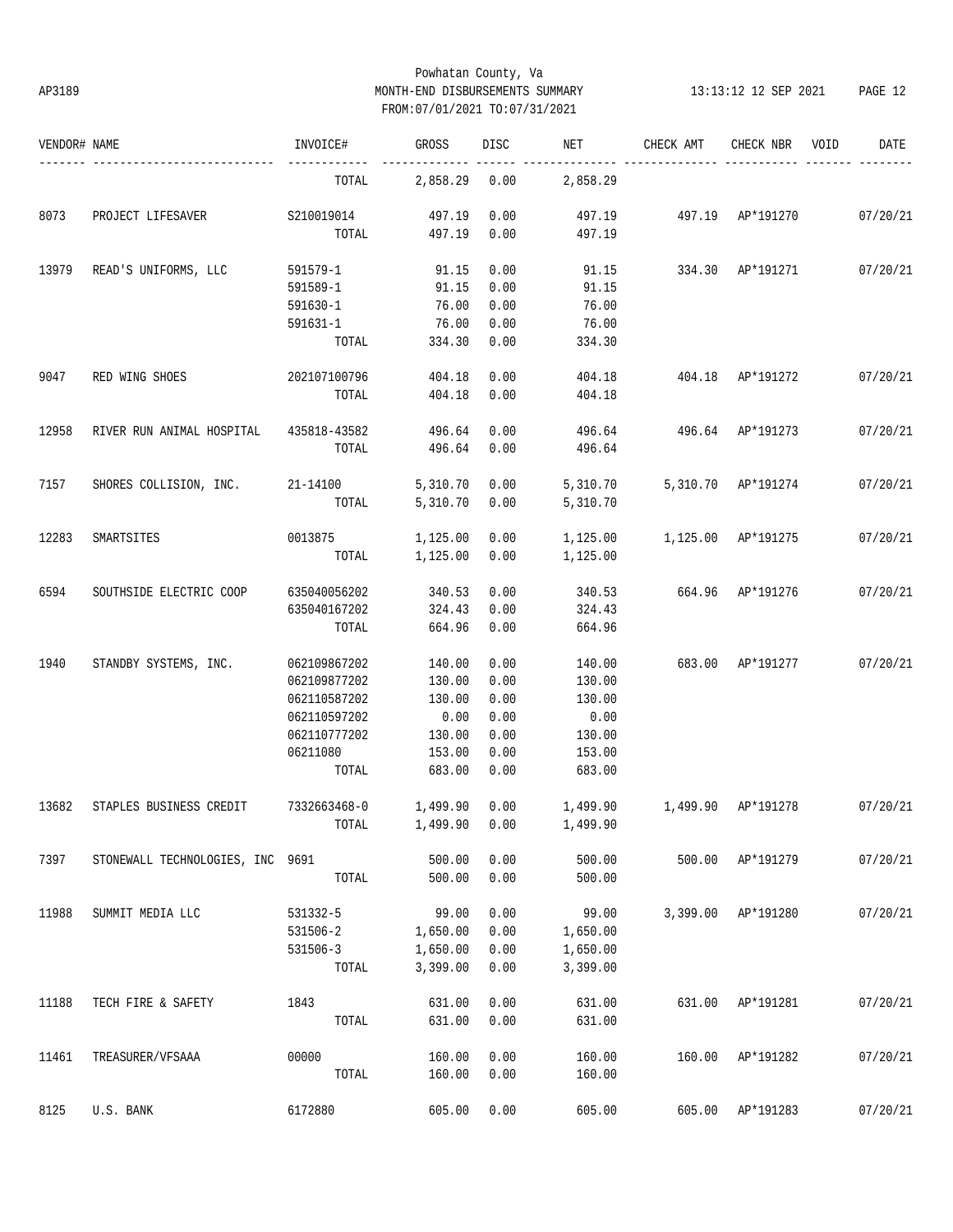# Powhatan County, Va AP3189 MONTH-END DISBURSEMENTS SUMMARY 13:13:12 12 SEP 2021 PAGE 13 FROM:07/01/2021 TO:07/31/2021

| VENDOR# NAME |                                          | INVOICE#         | GROSS            | DISC         | NET              | CHECK AMT                   | CHECK NBR          | VOID | DATE     |
|--------------|------------------------------------------|------------------|------------------|--------------|------------------|-----------------------------|--------------------|------|----------|
|              | --------------------                     | TOTAL            | 605.00           | 0.00         | 605.00           |                             |                    |      |          |
| 9954         | ULLOA, SANDRA                            | 8885617<br>TOTAL | 120.00<br>120.00 | 0.00<br>0.00 | 120.00<br>120.00 | 120.00 AP*191284 07/20/21   |                    |      |          |
|              |                                          |                  |                  |              |                  |                             |                    |      |          |
| 8365         | VA ASSOC. OF MUNICIPAL                   | FY22WW<br>TOTAL  | 826.96<br>826.96 | 0.00<br>0.00 | 826.96<br>826.96 | 826.96 AP*191285            |                    |      | 07/20/21 |
| 6302         | VITA - VIRGINIA INFORMATION T44183472021 |                  | 2.75             | 0.00         | 2.75             |                             | 2.75 AP*191286     |      | 07/20/21 |
|              |                                          | TOTAL            | 2.75             | 0.00         | 2.75             |                             |                    |      |          |
| 11964        | WEATHERTAP.COM                           | 248756           | 600.00           | 0.00         | 600.00           | 600.00 AP*191287            |                    |      | 07/20/21 |
|              |                                          | TOTAL            | 600.00           | 0.00         | 600.00           |                             |                    |      |          |
| 11698        | WESTWOOD PHARMACY                        | 28294            | 165.29           | 0.00         | 165.29           | 165.29 AP*191288            |                    |      | 07/20/21 |
|              |                                          | TOTAL            | 165.29           | 0.00         | 165.29           |                             |                    |      |          |
| 12458        | WIMMER, WILLIE                           | 2026             | 912.94           | 0.00         |                  | 912.94  2,637.94  AP*191289 |                    |      | 07/20/21 |
|              |                                          | 2027             | 1,725.00         | 0.00         | 1,725.00         |                             |                    |      |          |
|              |                                          | TOTAL            | 2,637.94         | 0.00         | 2,637.94         |                             |                    |      |          |
| 7755         | WITMER PUBLIC SAFETY                     | E2055005         | 191.00           | 0.00         | 191.00           | 1,025.94 AP*191290 07/20/21 |                    |      |          |
|              |                                          | E2056013         | 192.01           | 0.00         | 192.01           |                             |                    |      |          |
|              |                                          | E2056120         | 187.39           | 0.00         | 187.39           |                             |                    |      |          |
|              |                                          | E2063832         | 135.54           | 0.00         | 135.54           |                             |                    |      |          |
|              |                                          | E2071507         | 165.00           | 0.00         | 165.00           |                             |                    |      |          |
|              |                                          | E2081992         | 155.00           | 0.00         | 155.00           |                             |                    |      |          |
|              |                                          |                  | TOTAL 1,025.94   | 0.00         | 1,025.94         |                             |                    |      |          |
| 6551         | YARD WORKS, LLC                          | 9721003-IN       | 26.00            | 0.00         | 26.00            | 26.00 AP*191291             |                    |      | 07/20/21 |
|              |                                          | TOTAL            | 26.00            | 0.00         | 26.00            |                             |                    |      |          |
| 6175         | ADAMS OIL COMPANY, INC.                  | 200132           | 90.40            | 0.00         | 90.40            | 478.50 AP*191292            |                    |      | 07/26/21 |
|              |                                          | 204111           | 120.81           | 0.00         | 120.81           |                             |                    |      |          |
|              |                                          | 204121           | 132.11           | 0.00         | 132.11           |                             |                    |      |          |
|              |                                          | 20785263021      | 135.18           | 0.00         | 135.18           |                             |                    |      |          |
|              |                                          | TOTAL            | 478.50 0.00      |              | 478.50           |                             |                    |      |          |
| 9183         | AIR, WATER & SOIL LABORATOR V2100300     |                  | 40.00            | 0.00         | 40.00            |                             | 1,634.00 AP*191293 |      | 07/26/21 |
|              |                                          | V21005071        | 395.40           | 0.00         | 395.40           |                             |                    |      |          |
|              |                                          | V21005072        | 265.20           | 0.00         | 265.20           |                             |                    |      |          |
|              |                                          | V21005087        | 188.60           | 0.00         | 188.60           |                             |                    |      |          |
|              |                                          | V21005089-4      | 379.40           | 0.00         | 379.40           |                             |                    |      |          |
|              |                                          | V21005136        | 40.00            | 0.00         | 40.00            |                             |                    |      |          |
|              |                                          | V21005137-1      | 40.00            | 0.00         | 40.00            |                             |                    |      |          |
|              |                                          | V21005227        | 111.80           | 0.00         | 111.80           |                             |                    |      |          |
|              |                                          | V21005228-1      | 133.60           | 0.00         | 133.60           |                             |                    |      |          |
|              |                                          | V21005301        | 40.00            | 0.00         | 40.00            |                             |                    |      |          |
|              |                                          | TOTAL            | 1,634.00         | 0.00         | 1,634.00         |                             |                    |      |          |
| 10780        | ALL GOOD AUTOMOTIVE LLC                  | 14977            | 64.80            | 0.00         | 64.80            | 64.80                       | AP*191294          |      | 07/26/21 |
|              |                                          | TOTAL            | 64.80            | 0.00         | 64.80            |                             |                    |      |          |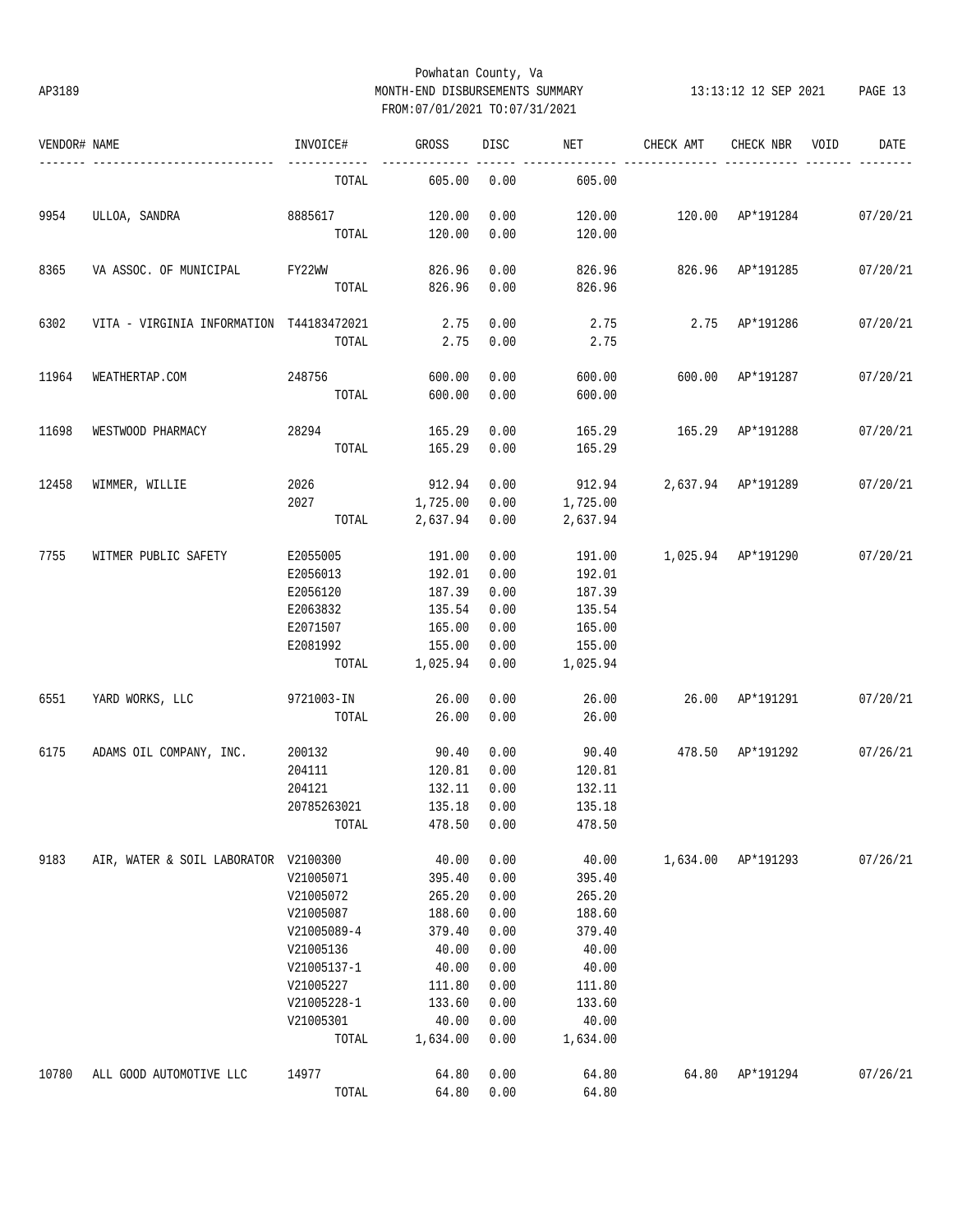# Powhatan County, Va AP3189 MONTH-END DISBURSEMENTS SUMMARY 13:13:12 12 SEP 2021 PAGE 14 FROM:07/01/2021 TO:07/31/2021

| VENDOR# NAME |                                            | INVOICE#     | GROSS                | DISC | NET                         | CHECK AMT                           | CHECK NBR          | VOID | DATE     |
|--------------|--------------------------------------------|--------------|----------------------|------|-----------------------------|-------------------------------------|--------------------|------|----------|
|              | 11931 ALTAIRIS TECHNOLOGY PARTNER 50-POW   |              | 10,654.23 0.00       |      |                             | 10,654.23    10,654.23    AP*191295 |                    |      | 07/26/21 |
|              |                                            | TOTAL        | 10,654.23 0.00       |      | 10,654.23                   |                                     |                    |      |          |
| 12275        | ANTHEM HEALTH PLANS OF VIRG 888844744608   |              | 3,763.83 0.00        |      | 3,763.83 3,763.83 AP*191296 |                                     |                    |      | 07/26/21 |
|              |                                            | TOTAL        | 3,763.83 0.00        |      | 3,763.83                    |                                     |                    |      |          |
| 12849        | AQUA VIRGINIA                              | 0575528      | 92.78                | 0.00 | 92.78                       | 904.30 AP*191297                    |                    |      | 07/26/21 |
|              |                                            | 1100656      | 769.69               | 0.00 | 769.69                      |                                     |                    |      |          |
|              |                                            | 1188328      | 18.31                | 0.00 | 18.31                       |                                     |                    |      |          |
|              |                                            | 1401897      | 23.52                | 0.00 | 23.52                       |                                     |                    |      |          |
|              |                                            | TOTAL        | 904.30               | 0.00 | 904.30                      |                                     |                    |      |          |
| 8598         | AQUA VIRGINIA, INC. 000865687057           |              | 32.04                | 0.00 |                             | 32.04 32.04 AP*191298               |                    |      | 07/26/21 |
|              |                                            | TOTAL        | 32.04                | 0.00 | 32.04                       |                                     |                    |      |          |
| 12572        | AT&T MOBILITY                              | 287298841715 | 166.72               | 0.00 | 166.72                      | 166.72 AP*191299                    |                    |      | 07/26/21 |
|              |                                            | TOTAL        | 166.72               | 0.00 | 166.72                      |                                     |                    |      |          |
| 13328        | BLACKSTONE AUDIO, INC                      | 1232285      | 123.77               | 0.00 | 123.77                      | 270.22 AP*191300                    |                    |      | 07/26/21 |
|              |                                            | 1232287      | 111.50               | 0.00 | 111.50                      |                                     |                    |      |          |
|              |                                            | 1232824      | 34.95                | 0.00 | 34.95                       |                                     |                    |      |          |
|              |                                            | TOTAL        | 270.22               | 0.00 | 270.22                      |                                     |                    |      |          |
| 6655         | BLOSSMAN GAS COMPANIES, INC 17486422       |              | 45.29                | 0.00 | 45.29                       | 66.75 AP*191301 07/26/21            |                    |      |          |
|              |                                            | 17530760     | 21.46                | 0.00 | 21.46                       |                                     |                    |      |          |
|              |                                            | TOTAL        | 66.75                | 0.00 | 66.75                       |                                     |                    |      |          |
| 8686         | C.W. WILLIAMS & CO., INC. 637478 11,340.80 |              |                      |      | $0.00$ 11,340.80            | 11,340.80 AP*191302                 |                    |      | 07/26/21 |
|              |                                            |              | TOTAL 11,340.80      |      | $0.00$ 11,340.80            |                                     |                    |      |          |
| 8276         | CENGAGE LEARNING INC. - GALE 74350522      |              | 21.59                | 0.00 | 21.59                       | 21.59 AP*191303                     |                    |      | 07/26/21 |
|              |                                            | TOTAL        | 21.59                | 0.00 | 21.59                       |                                     |                    |      |          |
| 540          | CENTRAL VIRGINIA WASTE MANA 26838          |              | 397.28               | 0.00 | 397.28                      | 21,933.44 AP*191304                 |                    |      | 07/26/21 |
|              |                                            | 26874        | 15,088.03            | 0.00 | 15,088.03                   |                                     |                    |      |          |
|              |                                            | 26907        | 6,448.13             | 0.00 | 6,448.13                    |                                     |                    |      |          |
|              |                                            |              | TOTAL 21,933.44 0.00 |      | 21,933.44                   |                                     |                    |      |          |
| 6965         | CINTAS CORPORATION                         | 4087342813-  | 91.22                | 0.00 | 91.22                       |                                     | 394.88 AP*191305   |      | 07/26/21 |
|              |                                            | 4088004611   | 121.22               | 0.00 | 121.22                      |                                     |                    |      |          |
|              |                                            | 4088622847   | 91.22                | 0.00 | 91.22                       |                                     |                    |      |          |
|              |                                            | 4089209461   | 91.22                | 0.00 | 91.22                       |                                     |                    |      |          |
|              |                                            | TOTAL        | 394.88               | 0.00 | 394.88                      |                                     |                    |      |          |
| 12756        | COMCAST                                    | 829960012008 | 104.85               | 0.00 | 104.85                      |                                     | 104.85 AP*191306   |      | 07/26/21 |
|              |                                            | TOTAL        | 104.85               | 0.00 | 104.85                      |                                     |                    |      |          |
| 8258         | COMPUTER PROJECTS OF I1., I 21-07-138ME    |              | 180.00               | 0.00 | 180.00                      | 540.00                              | AP*191307          |      | 07/26/21 |
|              |                                            | 21-07-138ME7 | 360.00               | 0.00 | 360.00                      |                                     |                    |      |          |
|              |                                            | TOTAL        | 540.00               | 0.00 | 540.00                      |                                     |                    |      |          |
| 9149         | COST MANAGEMENT ASSOCIATE                  | VA-39        | 4,100.00             | 0.00 | 4,100.00                    |                                     | 4,100.00 AP*191308 |      | 07/26/21 |
|              |                                            | TOTAL        | 4,100.00             | 0.00 | 4,100.00                    |                                     |                    |      |          |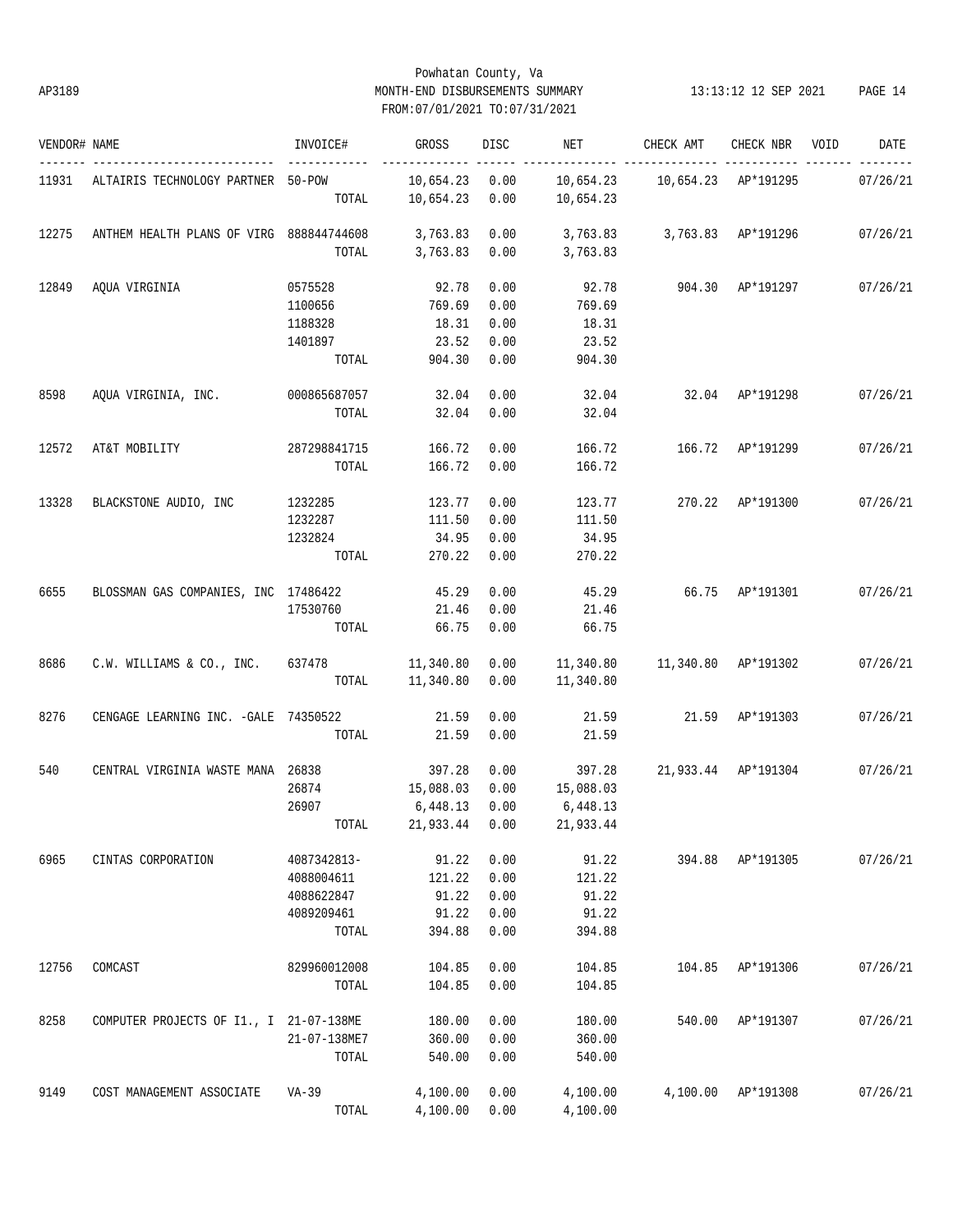# Powhatan County, Va AP3189 MONTH-END DISBURSEMENTS SUMMARY 13:13:12 12 SEP 2021 PAGE 15 FROM:07/01/2021 TO:07/31/2021

| VENDOR# NAME |                                                       | INVOICE#     | GROSS         | DISC | NET                         | CHECK AMT               | CHECK NBR          | VOID | DATE     |
|--------------|-------------------------------------------------------|--------------|---------------|------|-----------------------------|-------------------------|--------------------|------|----------|
| 13674        |                                                       |              |               |      | 2,183.60 2,183.60 AP*191309 |                         |                    |      |          |
|              | CROWN ATLANTIC COMPANY LLC 351012778202 2,183.60 0.00 | TOTAL        | 2,183.60 0.00 |      | 2,183.60                    |                         |                    |      | 07/26/21 |
| 13633        | CRW PARTS INC                                         | 2-58372      | 601.52        | 0.00 |                             | 601.52 601.52 AP*191310 |                    |      | 07/26/21 |
|              |                                                       | TOTAL        | 601.52        | 0.00 | 601.52                      |                         |                    |      |          |
| 6240         | DIAMOND SPRINGS WATER, INC                            | 0001429146-1 | 29.96         | 0.00 |                             | 29.96 110.79 AP*191311  |                    |      | 07/26/21 |
|              |                                                       | 0001429148   | 6.50          | 0.00 | 6.50                        |                         |                    |      |          |
|              |                                                       | 0001471704   | 22.47         | 0.00 | 22.47                       |                         |                    |      |          |
|              |                                                       | 0001514275   | 9.95          | 0.00 | 9.95                        |                         |                    |      |          |
|              |                                                       | 0001517550-1 | 11.95         | 0.00 | 11.95                       |                         |                    |      |          |
|              |                                                       | 0001526621-1 | 29.96         | 0.00 | 29.96                       |                         |                    |      |          |
|              |                                                       | TOTAL        | 110.79        | 0.00 | 110.79                      |                         |                    |      |          |
| 860          | DOMINION ENERGY VIRGINIA                              | 0998223150   | 68.26         | 0.00 | 68.26                       | 10,127.15 AP*191312     |                    |      | 07/26/21 |
|              |                                                       | 1223507334   | 117.52        | 0.00 | 117.52                      |                         |                    |      |          |
|              |                                                       | 1552444950   | 186.70        | 0.00 | 186.70                      |                         |                    |      |          |
|              |                                                       | 2312285006   | 50.28         | 0.00 | 50.28                       |                         |                    |      |          |
|              |                                                       | 2352270009   | 49.88         | 0.00 | 49.88                       |                         |                    |      |          |
|              |                                                       | 2442170003   | 1,002.51      | 0.00 | 1,002.51                    |                         |                    |      |          |
|              |                                                       | 2462222502   | 3,596.42      | 0.00 | 3,596.42                    |                         |                    |      |          |
|              |                                                       | 2476067034   | 178.20        | 0.00 | 178.20                      |                         |                    |      |          |
|              |                                                       | 2532167505   | 724.96        | 0.00 | 724.96                      |                         |                    |      |          |
|              |                                                       | 2932352368   | 18.77         | 0.00 | 18.77                       |                         |                    |      |          |
|              |                                                       | 2972120006   | 1,325.53      | 0.00 | 1,325.53                    |                         |                    |      |          |
|              |                                                       | 3085476897   | 104.84        | 0.00 | 104.84                      |                         |                    |      |          |
|              |                                                       | 3853612319   | 88.45         | 0.00 | 88.45                       |                         |                    |      |          |
|              |                                                       | 416568092972 | 127.51        | 0.00 | 127.51                      |                         |                    |      |          |
|              |                                                       | 4691491015   | 22.88         | 0.00 | 22.88                       |                         |                    |      |          |
|              |                                                       | 5080654493   | 277.04        | 0.00 | 277.04                      |                         |                    |      |          |
|              |                                                       | 5420366014   | 161.19        | 0.00 | 161.19                      |                         |                    |      |          |
|              |                                                       | 6024003557   | 16.13         | 0.00 | 16.13                       |                         |                    |      |          |
|              |                                                       | 7897055856   | 1,859.99      | 0.00 | 1,859.99                    |                         |                    |      |          |
|              |                                                       | 800937057172 | 84.03         | 0.00 | 84.03                       |                         |                    |      |          |
|              |                                                       | 8971069334   | 10.65         | 0.00 | 10.65                       |                         |                    |      |          |
|              |                                                       | 9052426195   | 55.41         | 0.00 | 55.41                       |                         |                    |      |          |
|              |                                                       | TOTAL        | 10,127.15     | 0.00 | 10,127.15                   |                         |                    |      |          |
| 13217        | DUDE SOLUTIONS INC.                                   | INV-94489    | 2,821.20      | 0.00 | 2,821.20                    |                         | 2,821.20 AP*191313 |      | 07/26/21 |
|              |                                                       | TOTAL        | 2,821.20      | 0.00 | 2,821.20                    |                         |                    |      |          |
| 6842         | EAGLE FIRE INC.                                       | IN00012183   | 3,290.00      | 0.00 | 3,290.00                    | 11,064.00               | AP*191314          |      | 07/26/21 |
|              |                                                       | IN00012184   | 7,774.00      | 0.00 | 7,774.00                    |                         |                    |      |          |
|              |                                                       | TOTAL        | 11,064.00     | 0.00 | 11,064.00                   |                         |                    |      |          |
| 6074         | EVIDENT, INC.                                         | 181556A      | 356.45        | 0.00 | 356.45                      | 529.45                  | AP*191315          |      | 07/26/21 |
|              |                                                       | 181556B      | 173.00        | 0.00 | 173.00                      |                         |                    |      |          |
|              |                                                       | TOTAL        | 529.45        | 0.00 | 529.45                      |                         |                    |      |          |
| 9093         | FARMVILLE WHOLESALE                                   | 718145       | 99.86         | 0.00 | 99.86                       | 99.86                   | AP*191316          |      | 07/26/21 |
|              |                                                       | TOTAL        | 99.86         | 0.00 | 99.86                       |                         |                    |      |          |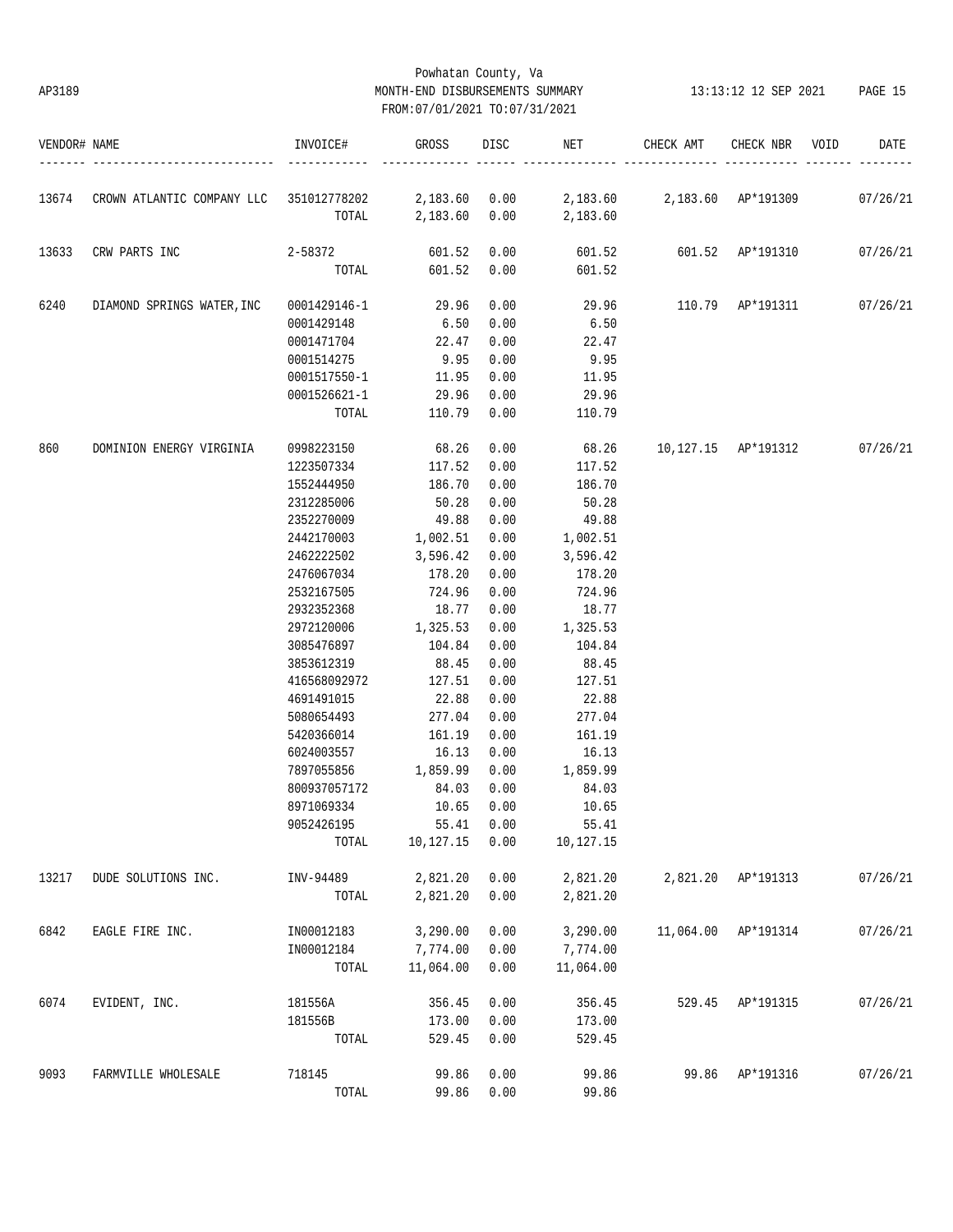# Powhatan County, Va AP3189 MONTH-END DISBURSEMENTS SUMMARY 13:13:12 12 SEP 2021 PAGE 16 FROM:07/01/2021 TO:07/31/2021

| VENDOR# NAME |                                                  | INVOICE#                              | GROSS            | DISC         | NET              | CHECK AMT                           | CHECK NBR                           | VOID | DATE     |
|--------------|--------------------------------------------------|---------------------------------------|------------------|--------------|------------------|-------------------------------------|-------------------------------------|------|----------|
| 6522         | FOOD LION                                        | ------------<br>282136128135<br>TOTAL | 165.62<br>165.62 | 0.00<br>0.00 | 165.62<br>165.62 | 165.62 AP*191317                    |                                     |      | 07/26/21 |
| 13190        | FP MAILING SOLUTIONS                             | 106000846100                          | 200.00           | 0.00         | 200.00           | 200.00 AP*191318                    |                                     |      | 07/26/21 |
|              |                                                  | TOTAL                                 | 200.00           | 0.00         | 200.00           |                                     |                                     |      |          |
| 13190        | FP MAILING SOLUTIONS                             | 106000846100                          | 200.00           | 0.00         | 200.00           |                                     | $-200.00$ AP*191318*V VOID 07/26/21 |      |          |
|              |                                                  | TOTAL                                 | 200.00           | 0.00         | 200.00           |                                     |                                     |      |          |
| 13072        | FRAISER AUTO REPAIR LLC                          | 000218                                | 96.70            | 0.00         | 96.70            | 96.70 AP*191319                     |                                     |      | 07/26/21 |
|              |                                                  | TOTAL                                 | 96.70            | 0.00         | 96.70            |                                     |                                     |      |          |
| 12905        | GALLS, LLC                                       | 018739295                             | 307.81           | 0.00         | 307.81           | 373.81 AP*191320                    |                                     |      | 07/26/21 |
|              |                                                  | 018772286                             | 66.00            | 0.00         | 66.00            |                                     |                                     |      |          |
|              |                                                  | TOTAL                                 | 373.81           | 0.00         | 373.81           |                                     |                                     |      |          |
| 13290        | GLOBAL SIGNAL ACQUISITIONS 350598388202 1,060.90 |                                       |                  | 0.00         |                  |                                     |                                     |      | 07/26/21 |
|              |                                                  | TOTAL                                 | 1,060.90         | 0.00         | 1,060.90         |                                     |                                     |      |          |
| 6013         | GRAINGER                                         | 9954071875                            | 83.74            | 0.00         | 83.74            |                                     | 318.04 AP*191322                    |      | 07/26/21 |
|              |                                                  | 9958312168                            | 234.30           | 0.00         | 234.30           |                                     |                                     |      |          |
|              |                                                  | TOTAL                                 | 318.04           | 0.00         | 318.04           |                                     |                                     |      |          |
| 11391        | HALEY FORD                                       | 4430525 16,698.54                     |                  | 0.00         |                  | 16,698.54    16,698.54    AP*191323 |                                     |      | 07/26/21 |
|              |                                                  |                                       | TOTAL 16,698.54  | 0.00         | 16,698.54        |                                     |                                     |      |          |
| 12508        | HEALTH EQUITY INC                                | DODDHSA                               | 935.00           | 0.00         | 935.00           | 935.00 AP*191324                    |                                     |      | 07/26/21 |
|              |                                                  | TOTAL                                 | 935.00           | 0.00         | 935.00           |                                     |                                     |      |          |
| 4660         | HUTCHISON, MELISSA REIMB2021                     |                                       | 93.26            | 0.00         | 93.26            |                                     | 93.26 AP*191325                     |      | 07/26/21 |
|              |                                                  | TOTAL                                 | 93.26            | 0.00         | 93.26            |                                     |                                     |      |          |
| 120          | JAMES RIVER AIR CONDITIONIN C239108              |                                       | 7,217.00         | 0.00         | 7,217.00         |                                     | 22,167.27 AP*191326                 |      | 07/26/21 |
|              |                                                  | C239109                               | 1,125.00         | 0.00         | 1,125.00         |                                     |                                     |      |          |
|              |                                                  | C239122                               | 6,549.67         | 0.00         | 6,549.67         |                                     |                                     |      |          |
|              |                                                  | S212788                               | 1,496.81         | 0.00         | 1,496.81         |                                     |                                     |      |          |
|              |                                                  | S213641                               | 2,946.01 0.00    |              | 2,946.01         |                                     |                                     |      |          |
|              |                                                  | S21395762021                          | 384.00           | 0.00         | 384.00           |                                     |                                     |      |          |
|              |                                                  | S214114                               | 1,056.78         | 0.00         | 1,056.78         |                                     |                                     |      |          |
|              |                                                  | S214436                               | 240.00           | 0.00         | 240.00           |                                     |                                     |      |          |
|              |                                                  | S214603                               | 480.00           | 0.00         | 480.00           |                                     |                                     |      |          |
|              |                                                  | S21484162021                          | 432.00           | 0.00         | 432.00           |                                     |                                     |      |          |
|              |                                                  | S215655                               | 240.00           | 0.00         | 240.00           |                                     |                                     |      |          |
|              |                                                  | TOTAL                                 | 22,167.27        | 0.00         | 22, 167. 27      |                                     |                                     |      |          |
| 6629         | LANDSCAPE SUPPLY, INC.                           | 0832165-IN                            | 144.00           | 0.00         | 144.00           |                                     | 144.00 AP*191327                    |      | 07/26/21 |
|              |                                                  | TOTAL                                 | 144.00           | 0.00         | 144.00           |                                     |                                     |      |          |
| 4658         | LLOYD, JAYNE                                     | REIMB                                 | 240.25           | 0.00         | 240.25           |                                     | 240.25 AP*191328                    |      | 07/26/21 |
|              |                                                  | TOTAL                                 | 240.25           | 0.00         | 240.25           |                                     |                                     |      |          |
| 9552         | MANSFIELD OIL COMPANY                            | SQLCD-696284                          | 134.51           | 0.00         | 134.51           |                                     | 134.51 AP*191329                    |      | 07/26/21 |
|              |                                                  | TOTAL                                 | 134.51 0.00      |              | 134.51           |                                     |                                     |      |          |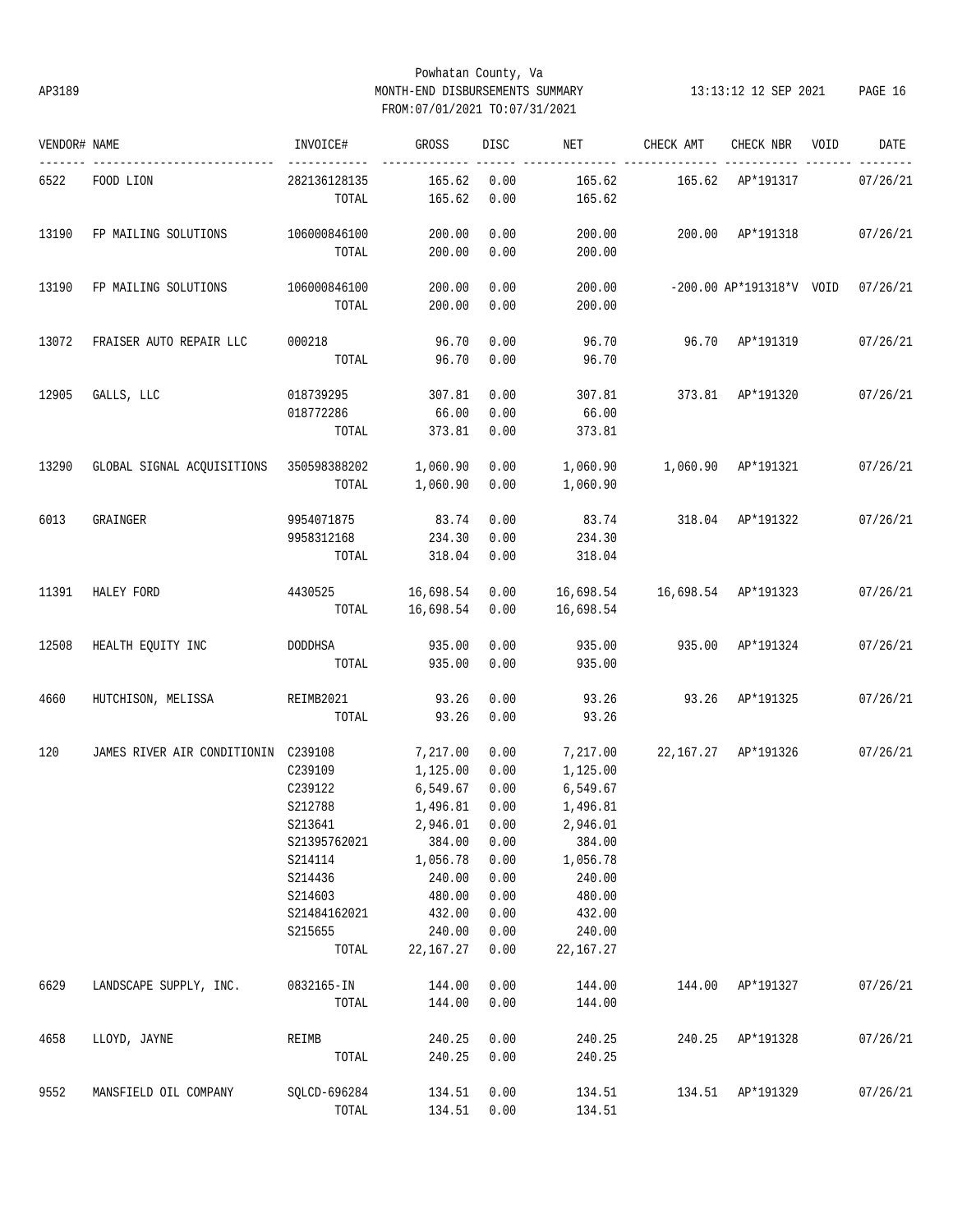# Powhatan County, Va AP3189 MONTH-END DISBURSEMENTS SUMMARY 13:13:12 12 SEP 2021 PAGE 17 FROM:07/01/2021 TO:07/31/2021

| VENDOR# NAME |                                              | INVOICE#         | GROSS            | DISC         | NET                               | CHECK AMT                     | CHECK NBR          | VOID | DATE     |
|--------------|----------------------------------------------|------------------|------------------|--------------|-----------------------------------|-------------------------------|--------------------|------|----------|
| 11354        | MATTHEW BENDER & CO, INC.                    | 26072858 567.21  |                  | 0.00         |                                   | 567.21 1,134.42 AP*191330     |                    |      | 07/26/21 |
|              |                                              | 26089696         | 567.21           | 0.00         | 567.21                            |                               |                    |      |          |
|              |                                              |                  | TOTAL 1,134.42   | 0.00         | 1,134.42                          |                               |                    |      |          |
| 11840        | MCI COMM SERVICE                             | 2DG98147JULY     | 36.31            | 0.00         |                                   | 36.31 36.31 AP*191331         |                    |      | 07/26/21 |
|              |                                              | TOTAL            | 36.31            | 0.00         | 36.31                             |                               |                    |      |          |
| 9955         | MCNEIL & COMPANY, INC 37990128 71,702.00     |                  |                  | 0.00         |                                   | 71,702.00 71,702.00 AP*191332 |                    |      | 07/26/21 |
|              |                                              | TOTAL            | 71,702.00        | 0.00         | 71,702.00                         |                               |                    |      |          |
| 9666         | MID-ATLANTIC CONTROLS                        | 29784            | 4,897.40         | 0.00         | $4,897.40$ $4,897.40$ $AP*191333$ |                               |                    |      | 07/26/21 |
|              |                                              |                  | TOTAL 4,897.40   | 0.00         | 4,897.40                          |                               |                    |      |          |
| 13176        | MIDWEST TAPE, LLC                            | 500677280        | 17.99            | 0.00         | 17.99                             | 124.43 AP*191334              |                    |      | 07/26/21 |
|              |                                              | 500689638        | 35.23            | 0.00         | 35.23                             |                               |                    |      |          |
|              |                                              | 500720706        | 71.21            | 0.00         | 71.21                             |                               |                    |      |          |
|              |                                              | TOTAL            | 124.43           | 0.00         | 124.43                            |                               |                    |      |          |
| 10924        | MITCHELL PEST                                | 147274           | 100.00           | 0.00         | 100.00                            | 100.00 AP*191335              |                    |      | 07/26/21 |
|              |                                              | TOTAL            | 100.00           | 0.00         | 100.00                            |                               |                    |      |          |
|              | 12274 MITEL CLOUD SERVICES, INC 36997260JULY |                  | 27.55            | 0.00         | 27.55                             | 55.10 AP*191336               |                    |      | 07/26/21 |
|              |                                              | 36997260JUNE     | 27.55            | 0.00         | 27.55                             |                               |                    |      |          |
|              |                                              | TOTAL            | 55.10            | 0.00         | 55.10                             |                               |                    |      |          |
| 6610         | MO-JOHNS SANITATION                          | 138486           | 231.00           | 0.00         | 231.00                            | 1,670.00 AP*191337 07/26/21   |                    |      |          |
|              |                                              | 138487           | 103.00           | 0.00         | 103.00                            |                               |                    |      |          |
|              |                                              | 138488           | 231.00           | 0.00         | 231.00                            |                               |                    |      |          |
|              |                                              | 138489           | 103.00           | 0.00         | 103.00                            |                               |                    |      |          |
|              |                                              | 138490           | 128.00           | 0.00         | 128.00                            |                               |                    |      |          |
|              |                                              | 138491           | 103.00           | 0.00         | 103.00                            |                               |                    |      |          |
|              |                                              | 138492<br>138493 | 103.00           | 0.00<br>0.00 | 103.00                            |                               |                    |      |          |
|              |                                              | 138494           | 103.00<br>231.00 | 0.00         | 103.00<br>231.00                  |                               |                    |      |          |
|              |                                              | 138495           | 103.00           | 0.00         | 103.00                            |                               |                    |      |          |
|              |                                              | 138496           | 128.00           | 0.00         | 128.00                            |                               |                    |      |          |
|              |                                              | 138497           | 103.00           | 0.00         | 103.00                            |                               |                    |      |          |
|              |                                              | TOTAL            | 1,670.00         | 0.00         | 1,670.00                          |                               |                    |      |          |
| 7297         | NAFECO, INC.                                 | 1096679          | 498.96           | 0.00         | 498.96                            |                               | 1,197.66 AP*191338 |      | 07/26/21 |
|              |                                              | 1097227          | 698.70           | 0.00         | 698.70                            |                               |                    |      |          |
|              |                                              | TOTAL            | 1,197.66         | 0.00         | 1,197.66                          |                               |                    |      |          |
| 13914        | NOWACKI, BEN                                 | 0004             | 150.00           | 0.00         | 150.00                            | 150.00                        | AP*191339          |      | 07/26/21 |
|              |                                              | TOTAL            | 150.00           | 0.00         | 150.00                            |                               |                    |      |          |
| 375          | PIEDMONT REGIONAL JAIL                       | 3652             | 35,904.00        | 0.00         | 35,904.00                         | 35,904.00                     | AP*191340          |      | 07/26/21 |
|              |                                              | TOTAL            | 35,904.00        | 0.00         | 35,904.00                         |                               |                    |      |          |
| 9612         | POWHATAN COLLISION AND GLAS 1208920          |                  | 271.73           | 0.00         | 271.73                            |                               | 271.73 AP*191341   |      | 07/26/21 |
|              |                                              | TOTAL            | 271.73           | 0.00         | 271.73                            |                               |                    |      |          |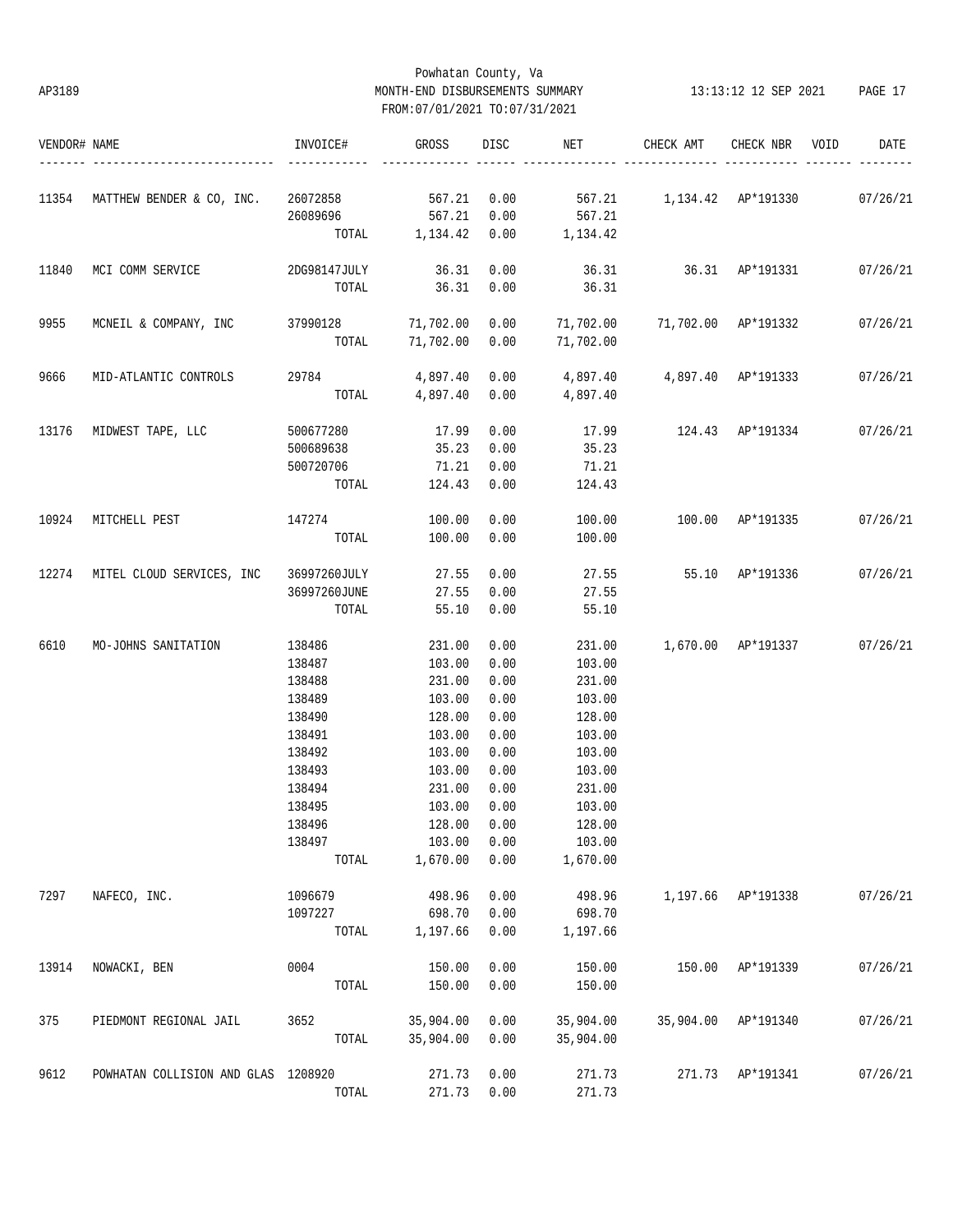# Powhatan County, Va AP3189 MONTH-END DISBURSEMENTS SUMMARY 13:13:12 12 SEP 2021 PAGE 18 FROM:07/01/2021 TO:07/31/2021

| VENDOR# NAME |                                         | INVOICE#         | GROSS     | DISC | NET       | CHECK AMT           | CHECK NBR        | VOID | DATE     |
|--------------|-----------------------------------------|------------------|-----------|------|-----------|---------------------|------------------|------|----------|
| 12764        | POWHATAN COUNTY HEALTH DEPA INV-EC-5482 |                  | 120.00    | 0.00 | 120.00    | 120.00              | AP*191342        |      | 07/26/21 |
|              |                                         | TOTAL            | 120.00    | 0.00 | 120.00    |                     |                  |      |          |
| 8294         | POWHATAN COUNTY PUBLIC SCHO BUILD-5/21  |                  | 718.13    | 0.00 | 718.13    | 27,576.31 AP*191343 |                  |      | 07/26/21 |
|              |                                         | $EXT-5/21$       | 153.03    | 0.00 | 153.03    |                     |                  |      |          |
|              |                                         | $F&R-4/21$       | 3,212.72  | 0.00 | 3, 212.72 |                     |                  |      |          |
|              |                                         | $F&R-5/21$       | 2,703.89  | 0.00 | 2,703.89  |                     |                  |      |          |
|              |                                         | $F&R-6/21$       | 2,291.62  | 0.00 | 2,291.62  |                     |                  |      |          |
|              |                                         | FACILITIES-4     | 279.02    | 0.00 | 279.02    |                     |                  |      |          |
|              |                                         | FACILITIES-5     | 391.93    | 0.00 | 391.93    |                     |                  |      |          |
|              |                                         | FACILITIES-6     | 46.00     | 0.00 | 46.00     |                     |                  |      |          |
|              |                                         | $PSC-4/21$       | 121.39    | 0.00 | 121.39    |                     |                  |      |          |
|              |                                         | $PSC-5/21$       | 20.00     | 0.00 | 20.00     |                     |                  |      |          |
|              |                                         | PS0-4/21         | 4,180.39  | 0.00 | 4,180.39  |                     |                  |      |          |
|              |                                         | PS0-5/21         | 3,313.00  | 0.00 | 3,313.00  |                     |                  |      |          |
|              |                                         | $PSO-6/21$       | 9,636.82  | 0.00 | 9,636.82  |                     |                  |      |          |
|              |                                         | UTILITIES-4/     | 336.03    | 0.00 | 336.03    |                     |                  |      |          |
|              |                                         | UTILITIES-6/     | 172.34    | 0.00 | 172.34    |                     |                  |      |          |
|              |                                         | TOTAL            | 27,576.31 | 0.00 | 27,576.31 |                     |                  |      |          |
| 5050         | POWHATAN LOCK SERVICES                  | 2081             | 154.65    | 0.00 | 154.65    | 154.65              | AP*191344        |      | 07/26/21 |
|              |                                         | TOTAL            | 154.65    | 0.00 | 154.65    |                     |                  |      |          |
| 10938        | POWHATAN YMCA                           | 1STQTRTANF       | 5,000.00  | 0.00 | 5,000.00  | 15,000.00 AP*191345 |                  |      | 07/26/21 |
|              |                                         | 2022CONTR        | 10,000.00 | 0.00 | 10,000.00 |                     |                  |      |          |
|              |                                         | TOTAL            | 15,000.00 | 0.00 | 15,000.00 |                     |                  |      |          |
| 780          | QUILL CORPORATION                       | 18169899         | 22.98     | 0.00 | 22.98     |                     | 132.22 AP*191346 |      | 07/26/21 |
|              |                                         | 18171046         | 109.24    | 0.00 | 109.24    |                     |                  |      |          |
|              |                                         | TOTAL            | 132.22    | 0.00 | 132.22    |                     |                  |      |          |
| 6466         | RADIO COMMUNICATION OF VA               | 701034716-1      | 1,000.00  | 0.00 | 1,000.00  | 39,931.00 AP*191347 |                  |      | 07/26/21 |
|              |                                         | 800087287202     | 38,931.00 | 0.00 | 38,931.00 |                     |                  |      |          |
|              |                                         | TOTAL            | 39,931.00 | 0.00 | 39,931.00 |                     |                  |      |          |
| 13979        | READ'S UNIFORMS, LLC                    | 586364-1         | 450.00    | 0.00 | 450.00    | 450.00              | AP*191348        |      | 07/26/21 |
|              |                                         | TOTAL            | 450.00    | 0.00 | 450.00    |                     |                  |      |          |
| 12509        | RICHMOND SUBURBAN NEWS                  | $6002200 - 6/21$ | 200.00    | 0.00 | 200.00    | 200.00              | AP*191349        |      | 07/26/21 |
|              |                                         | TOTAL            | 200.00    | 0.00 | 200.00    |                     |                  |      |          |
| 13348        | SAUNDERS, MATTHEW RENDAL                | 0004             | 150.00    | 0.00 | 150.00    | 150.00              | AP*191350        |      | 07/26/21 |
|              |                                         | TOTAL            | 150.00    | 0.00 | 150.00    |                     |                  |      |          |
| 7096         | SBA TOWERS, INC.                        | IN3053807482     | 4,548.48  | 0.00 | 4,548.48  | 6,608.50            | AP*191351        |      | 07/26/21 |
|              |                                         | IN3054000782     | 2,060.02  | 0.00 | 2,060.02  |                     |                  |      |          |
|              |                                         | TOTAL            | 6,608.50  | 0.00 | 6,608.50  |                     |                  |      |          |
| 6921         | SEA-CLEAR AQUARIUM RENTALS, 7561        |                  | 80.00     | 0.00 | 80.00     | 80.00               | AP*191352        |      | 07/26/21 |
|              |                                         | TOTAL            | 80.00     | 0.00 | 80.00     |                     |                  |      |          |
| 12775        | SMITH, CARROLL                          | 0004             | 150.00    | 0.00 | 150.00    | 150.00              | AP*191353        |      | 07/26/21 |
|              |                                         | TOTAL            | 150.00    | 0.00 | 150.00    |                     |                  |      |          |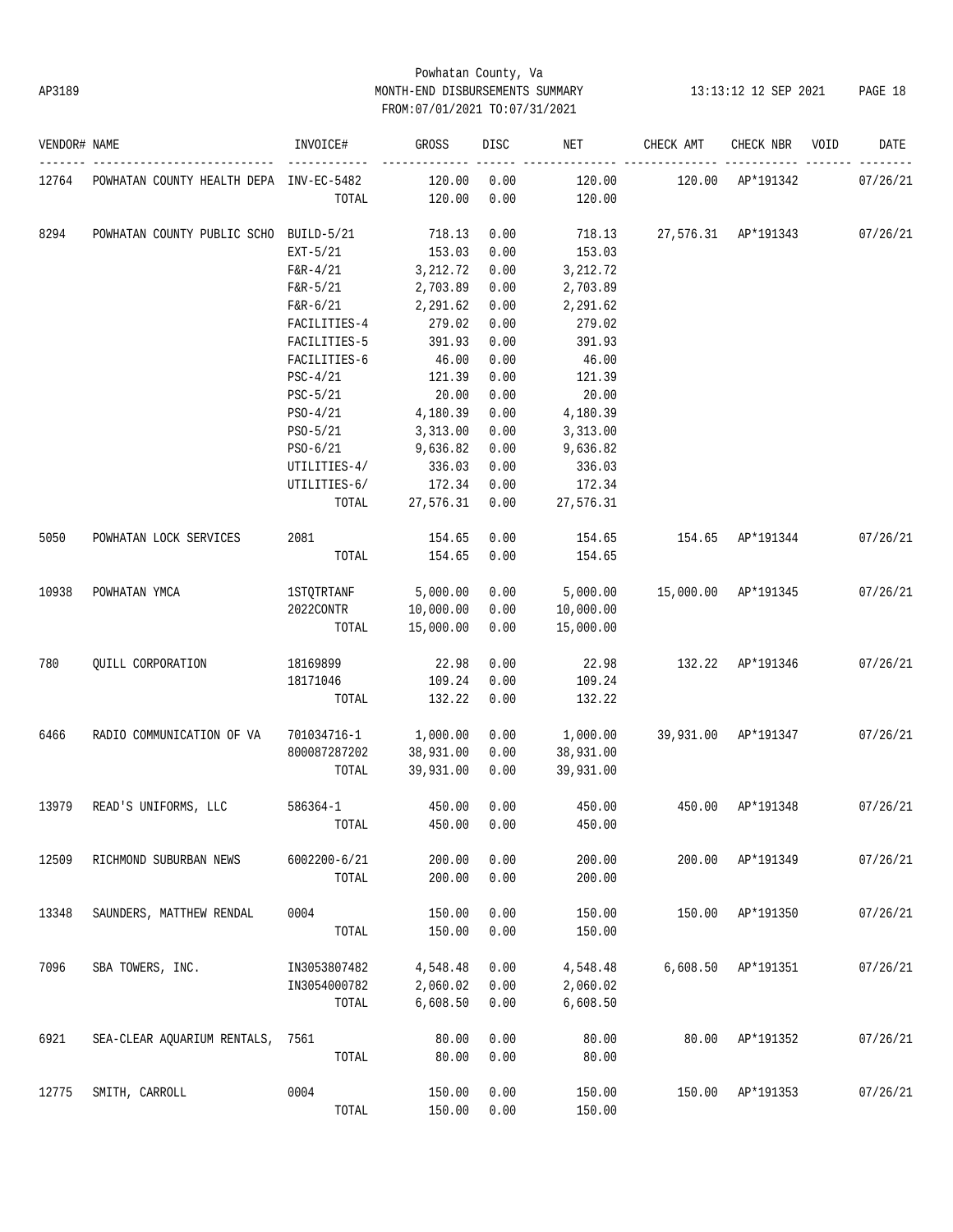# Powhatan County, Va AP3189 MONTH-END DISBURSEMENTS SUMMARY 13:13:12 12 SEP 2021 PAGE 19 FROM:07/01/2021 TO:07/31/2021

| VENDOR# NAME |                                                                              | INVOICE#                          | <b>GROSS</b>        | DISC         | NET                          | CHECK AMT                | CHECK NBR          | VOID | DATE     |
|--------------|------------------------------------------------------------------------------|-----------------------------------|---------------------|--------------|------------------------------|--------------------------|--------------------|------|----------|
| 6594         |                                                                              |                                   |                     |              |                              |                          |                    |      |          |
|              | SOUTHSIDE ELECTRIC COOP 00000 491.41 0.00 491.41 7,809.37 AP*191354 07/26/21 | 63504003 1,395.64 0.00            |                     |              | 1,395.64                     |                          |                    |      |          |
|              |                                                                              | 635040057202                      | 257.41 0.00         |              | 257.41                       |                          |                    |      |          |
|              |                                                                              | 63504006                          | 230.32              | 0.00         | 230.32                       |                          |                    |      |          |
|              |                                                                              | 63504008X                         | 26.00               | 0.00         | 26.00                        |                          |                    |      |          |
|              |                                                                              | 63504009                          | 3,265.80            | 0.00         | 3,265.80                     |                          |                    |      |          |
|              |                                                                              | 63504010                          | 33.29               | 0.00         | 33.29                        |                          |                    |      |          |
|              |                                                                              | 63504013X 182.96                  |                     | 0.00         | 182.96                       |                          |                    |      |          |
|              |                                                                              | 635040177202 270.99 0.00          |                     |              | 270.99                       |                          |                    |      |          |
|              |                                                                              | SEJULYBILL 1,655.55 0.00 1,655.55 |                     |              |                              |                          |                    |      |          |
|              |                                                                              |                                   |                     |              | TOTAL 7,809.37 0.00 7,809.37 |                          |                    |      |          |
| 1940         | STANDBY SYSTEMS, INC. A06211059720 130.00 0.00                               |                                   |                     |              | 130.00   130.00   AP*191355  |                          |                    |      | 07/26/21 |
|              |                                                                              |                                   | TOTAL 130.00        | 0.00         | 130.00                       |                          |                    |      |          |
| 13682        | STAPLES BUSINESS CREDIT                                                      | 370098                            | 60.99 0.00          |              |                              | 60.99  430.00  AP*191356 |                    |      | 07/26/21 |
|              |                                                                              | 7332663468-2                      | 149.99 0.00         |              | 149.99                       |                          |                    |      |          |
|              |                                                                              | 7332946570-0                      | 23.99               | 0.00         | 23.99                        |                          |                    |      |          |
|              |                                                                              | 7332999085-2 64.09                |                     | 0.00         | 64.09                        |                          |                    |      |          |
|              |                                                                              | 7333325753-1 36.99                |                     | 0.00         | 36.99                        |                          |                    |      |          |
|              |                                                                              | 7333972055-0 9.34                 |                     | 0.00         | 9.34                         |                          |                    |      |          |
|              |                                                                              | 7334293177-0                      | 56.08               | 0.00         | 56.08                        |                          |                    |      |          |
|              |                                                                              | 7334495884-0                      | 91.43               | 0.00         | 91.43                        |                          |                    |      |          |
|              |                                                                              | 7334495884-0                      | 10.49               | 0.00         | 10.49                        |                          |                    |      |          |
|              |                                                                              | 7334820031-0                      | 44.05               | 0.00         | 44.05                        |                          |                    |      |          |
|              |                                                                              | 7334837087-0                      | 73.00               | 0.00         | 73.00                        |                          |                    |      |          |
|              |                                                                              | 7334876414-0                      | 120.24              | 0.00         | 120.24                       |                          |                    |      |          |
|              |                                                                              | 7335080600-0                      | 3.13                | 0.00         | 3.13                         |                          |                    |      |          |
|              |                                                                              | 7335117498-0                      | 102.43              | 0.00         | 102.43                       |                          |                    |      |          |
|              |                                                                              | 7332663468-1<br>7332999085        | -149.99<br>$-36.99$ | 0.00<br>0.00 | $-149.99$<br>$-36.99$        |                          |                    |      |          |
|              |                                                                              | 7332999085-1                      | $-128.18$           | 0.00         | $-128.18$                    |                          |                    |      |          |
|              |                                                                              | 7332999085-2 -64.09               |                     | 0.00         | $-64.09$                     |                          |                    |      |          |
|              |                                                                              | 7333325753-1                      | $-36.99$            | 0.00         | $-36.99$                     |                          |                    |      |          |
|              |                                                                              | TOTAL                             | 430.00              | 0.00         | 430.00                       |                          |                    |      |          |
| 12839        | STEWART, JOSH                                                                | 230952021                         | 3,695.00            | 0.00         | 3,695.00                     |                          | 3,695.00 AP*191357 |      | 07/26/21 |
|              |                                                                              | TOTAL                             | 3,695.00            | 0.00         | 3,695.00                     |                          |                    |      |          |
| 9520         | STONE'S OFFICE EQUIPMENT                                                     | 147887                            | 501.81              | 0.00         | 501.81                       |                          | 501.81 AP*191358   |      | 07/26/21 |
|              |                                                                              | TOTAL                             | 501.81              | 0.00         | 501.81                       |                          |                    |      |          |
| 8015         | STRYKER SALES CORPORATION                                                    | 3450504M                          | 156.60              | 0.00         | 156.60                       | 156.60                   | AP*191359          |      | 07/26/21 |
|              |                                                                              | TOTAL                             | 156.60              | 0.00         | 156.60                       |                          |                    |      |          |
| 6722         | SYDNOR HYDRO INC.                                                            | $45649 - 1$                       | 4,760.00            | 0.00         | 4,760.00                     |                          | 4,760.00 AP*191360 |      | 07/26/21 |
|              |                                                                              | TOTAL                             | 4,760.00            | 0.00         | 4,760.00                     |                          |                    |      |          |
| 7543         | SYDNOR, LEON                                                                 | 0004                              | 150.00              | 0.00         | 150.00                       | 150.00                   | AP*191361          |      | 07/26/21 |
|              |                                                                              | TOTAL                             | 150.00              | 0.00         | 150.00                       |                          |                    |      |          |
| 13848        | TIMBERLAKE, JAMES B III "TR 0004                                             |                                   | 150.00              | 0.00         | 150.00                       | 150.00                   | AP*191362          |      | 07/26/21 |